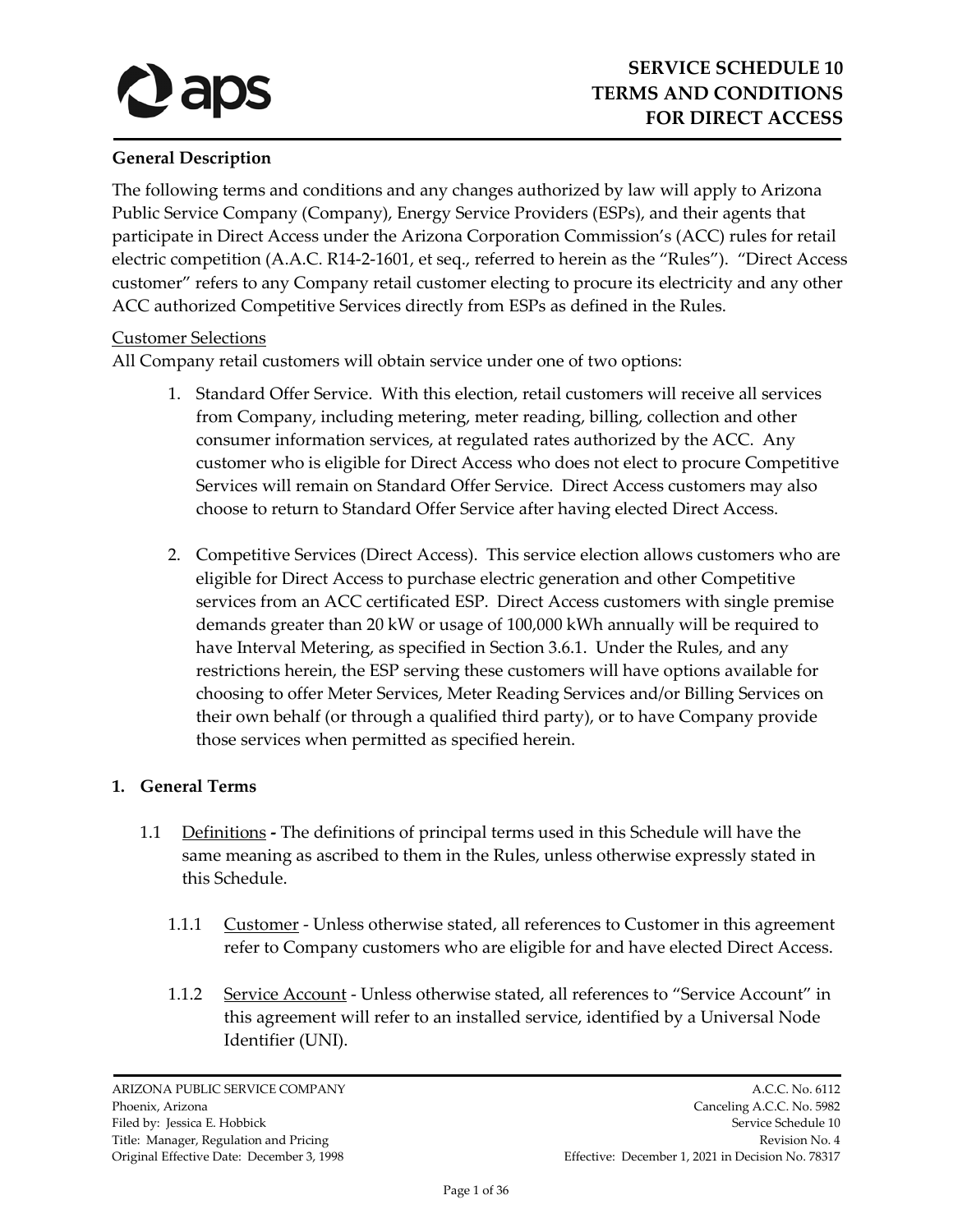

1.1.3 Local Arizona Time – All time references in this Schedule are in Local Arizona Time, which is Mountain Standard Time (MST).

## **2. General Obligations of Company**

#### 2.1 Non-Discrimination

- 2.1.1 Company will discharge its responsibilities under the Rules in a nondiscriminatory manner as to providers of all Competitive Services. Unless otherwise authorized by the ACC, the Federal Energy Regulatory Commission (FERC) or applicable affiliate transactions rules, Company will not:
	- 2.1.1.1 Represent that its affiliates or customers of its affiliates will receive any different treatment with regard to the provision of Company services than other, unaffiliated services providers as a result of affiliation with Company; or
	- 2.1.1.2 Provide its affiliates, or customers of its affiliates, any preference based on the affiliation including but not limited to terms and conditions of service, information, pricing or timing over non-affiliated suppliers or their customers in the provision of Company services.

## 2.2 Transmission and Distribution Service

Company will offer transmission and distribution services under applicable tariffs, schedules and contracts for delivery of electric generation to Direct Access customers under the provisions of State law, the terms of the ACC's Rules and Regulations, this Schedule, the ESP Service Acquisition Agreement, applicable tariffs and applicable FERC rules.

## **3. General Obligations of ESPs**

## 3.1 Timeliness, Due Diligence and Security Requirements

3.1.1 ESPs will exercise due diligence in meeting their obligations and deadlines under the Rules to facilitate customer choice. ESPs will make all payments owed to Company in a timely manner.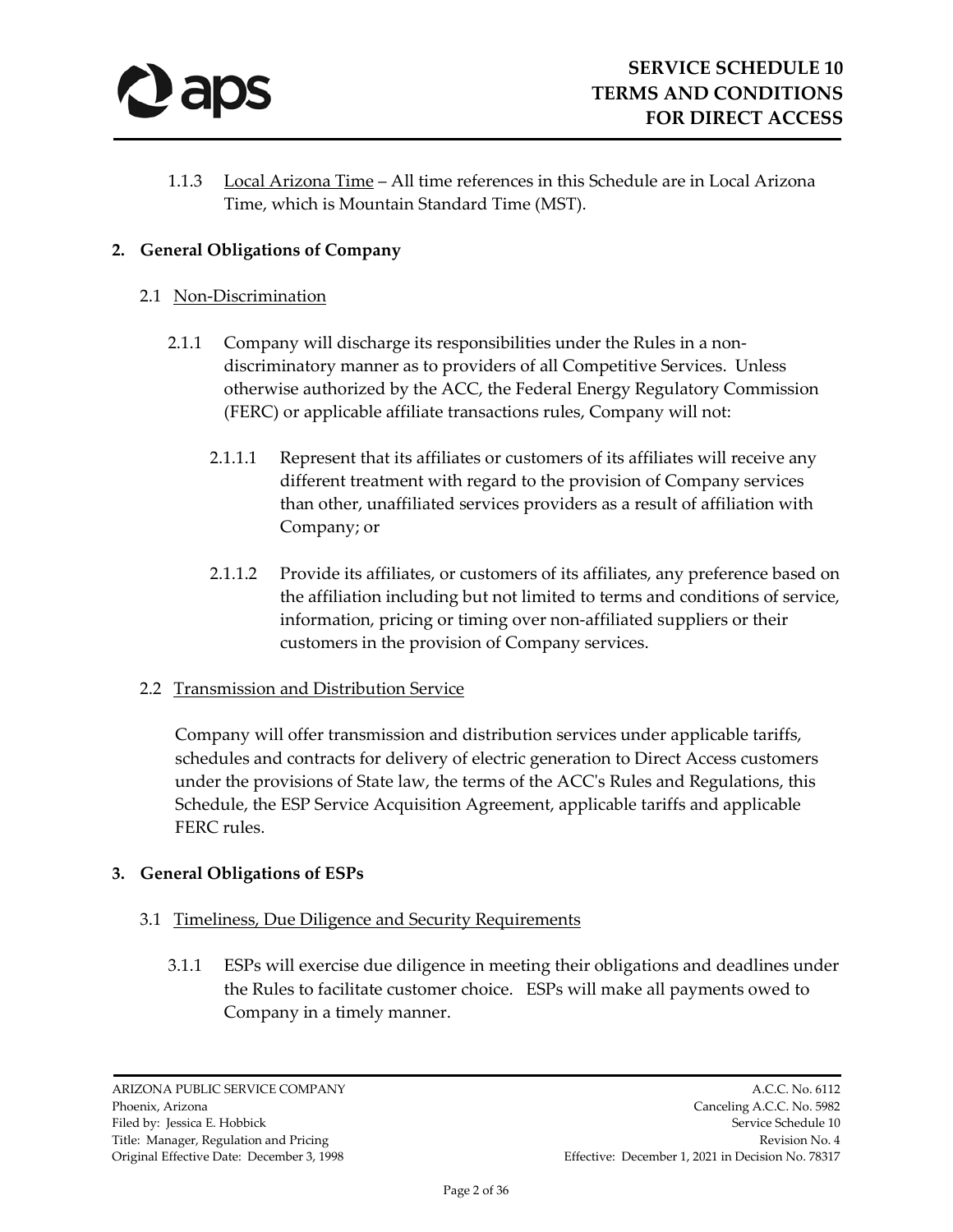

3.1.2 ESPs will adhere to all credit, deposit and security requirements specified in the ESP Service Acquisition Agreement and Company tariffs and schedules.

## 3.2 Arrangements with ESP Customers

ESPs will be solely responsible for having appropriate contractual or other arrangements with their customers necessary to implement Direct Access. Company will not be responsible for monitoring, reviewing or enforcing such contracts or arrangements.

#### 3.3 Responsibility for Electric Purchases

ESPs will be responsible for the purchase of their Direct Access customers' electric generation needs and the delivery of such purchases to designated receipt points as set forth on schedules given to the Scheduling Coordinators ("SCs").

#### 3.4 Company Not Liable for ESP Services

To the extent the customer elects to procure services from an ESP, Company has no obligations to the customer with respect to the services provided by the ESP.

## 3.5 Load Aggregation for Procuring Electric Generation/Split Loads

- 3.5.1 ESPs may aggregate individually-metered electric loads for procuring competitive electric generation only. Load aggregation will not be used to compute Company charges or for tariff applicability.
- 3.5.2 Customers requesting Direct Access Services may not partition the electric loads of a Service Account among electric service options or providers. The entire load of a Service Account must be provided by only one (1) ESP. This provision will not restrict the use of separate parties for metering and billing services.

## 3.6 Interval Metering

3.6.1 "Interval Metering" refers to the purchase, installation and maintenance of electricity metering equipment capable of measuring and recording minimum data requirements, including hourly interval data required for Direct Access settlement processes and distribution billing. Interval Metering is required for all customers that elect Direct Access and reach a single site maximum demand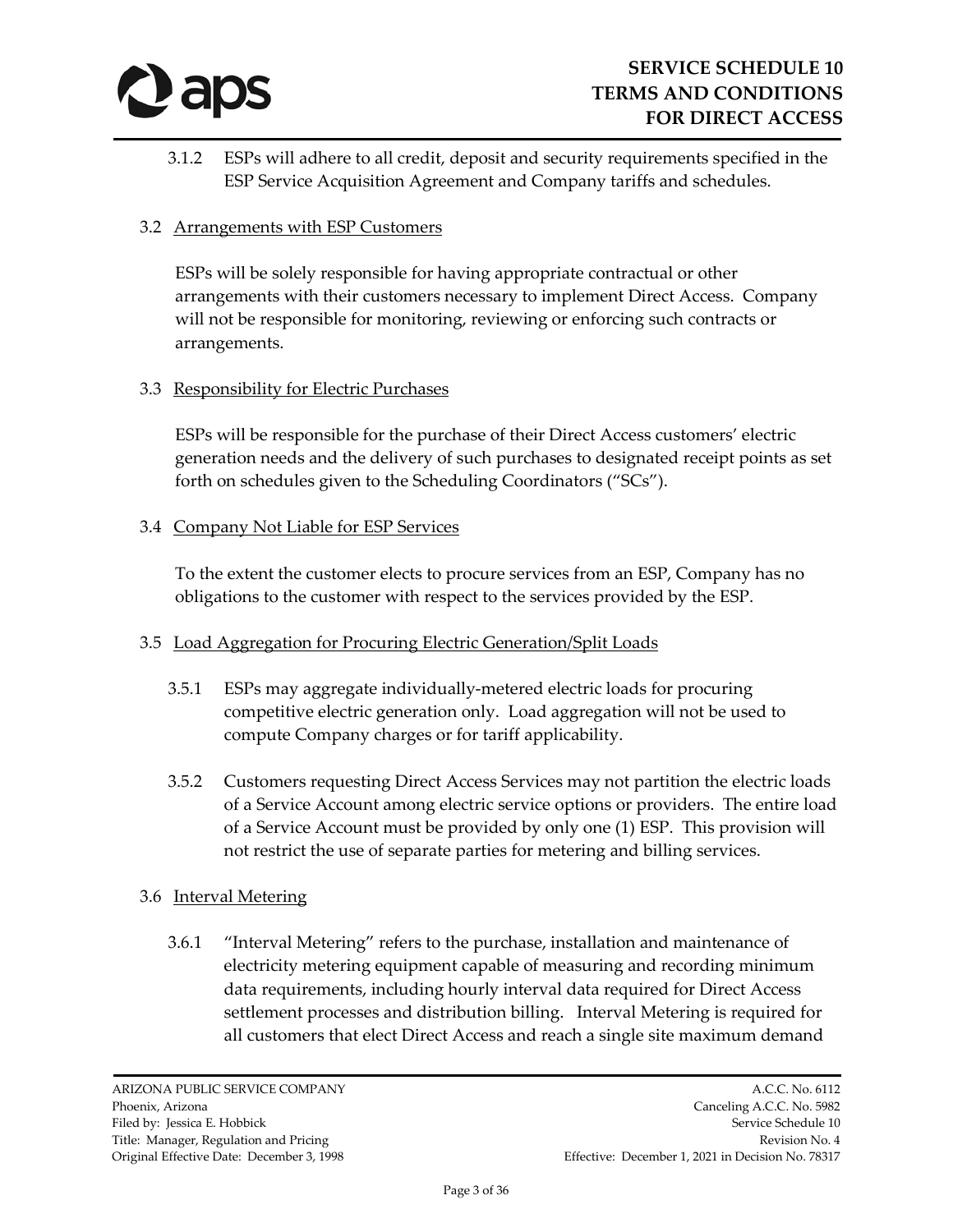

in excess of 20 kW one or more times or annual usage of 100,000 kWh or more. Interval Metering is provided by the ESP, at no cost to Company. Interval Metering is optional for those customers with single site maximum demands that are 20 kW or less or annual usage of less than 100,000 kWh.

3.6.2. Company will determine if Customer meets the requirements for Interval Metering based on historical data, or an estimated calculation of the demand and/or usage for new customers.

## 3.7 Meter Data Requirements

Minimum meter data requirements consist of data required to bill Company distribution tariffs and determine transmission settlement. Company will have access to meter data necessary for regulatory purposes or rate-setting purposes under mutually agreed upon terms with the ESP for such data access.

## 3.8 Statistical Load Profiles

Company will offer statistical load profiles in place of Interval Metering, for qualifying Customers to estimate hourly consumption for settlement and scheduling purposes. Statistical load profiles will be applied as authorized by FERC.

## 3.9 Fees and Other Charges

Direct Access customers will pay all applicable fees, surcharges, impositions, assessments and taxes on the sale of energy or the provisions of other services as authorized by law. The ESP and Company will each be respectively responsible for paying such fees to the taxing or regulatory agency to the extent it is their obligation to do so. Both the ESP and Company will be responsible for providing the authorized billing agent the information necessary to bill these charges to the customer.

## 3.10 Liability In Connection With ESP Services

- 3.10.1 "Damages" will include all losses, harm, costs and detriment, both direct and indirect, and consequential, suffered by Customer or third parties.
- 3.10.2 Company will not be liable for any damages caused by Company conduct in compliance with, or as permitted by, Company's electric rules and tariffs, the ESP Service Acquisition Agreement, the Rules, and associated legal and regulatory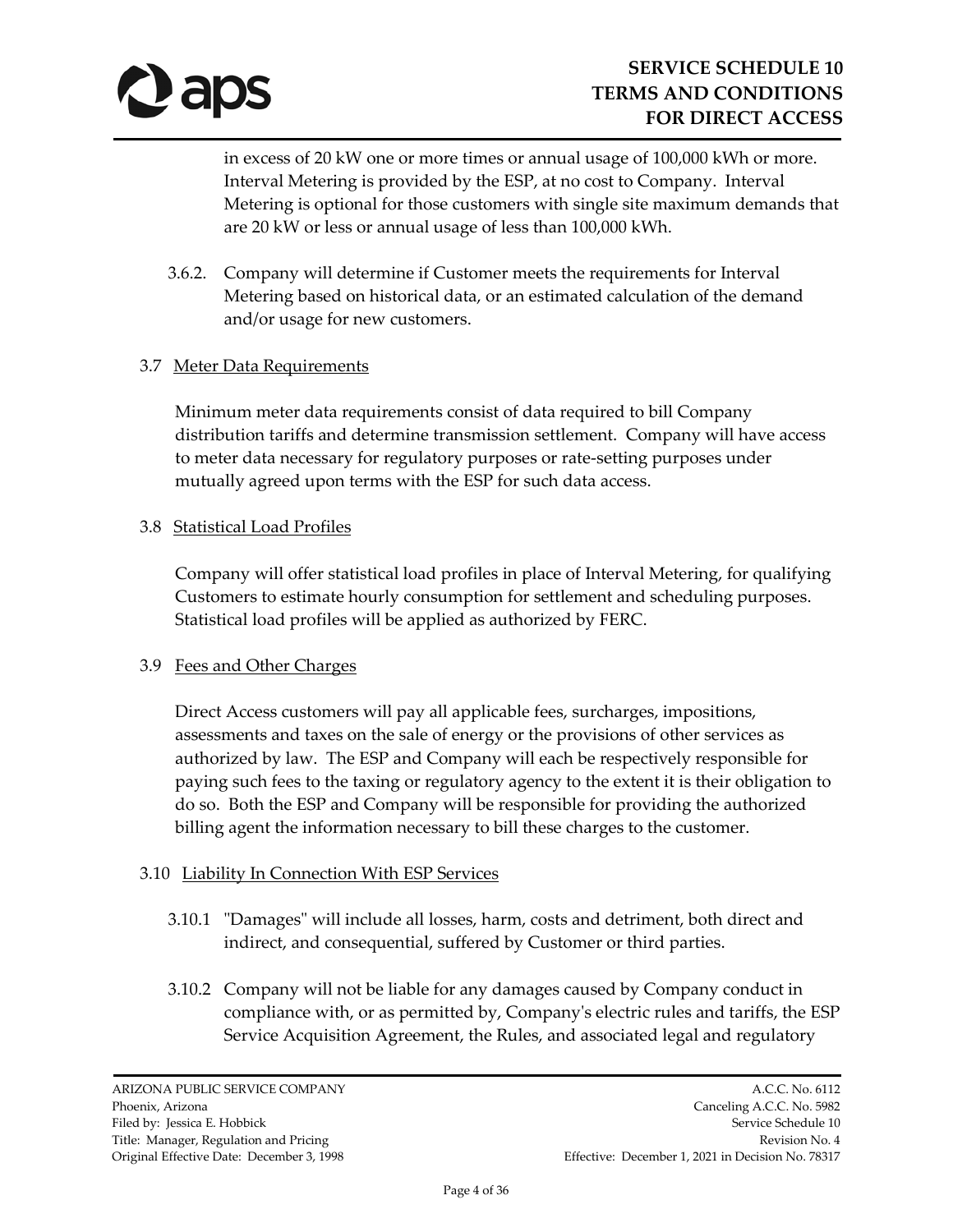

requirements related to Direct Access service, or as otherwise set forth in Company's Schedule 1.

- 3.10.3 Company will not be liable for any damages caused to Customer by any ESP, including failure to comply with Company's electric rules and tariffs, the ESP Service Acquisition Agreement, the Rules, and associated legal and regulatory requirements related to Direct Access service.
- 3.10.4 Company will not be liable for any damages caused by the ESP's failure to perform any commitment to Customer.
- 3.10.5 An ESP is not a Company agent for any purpose. Company will not be liable for any damages resulting from acts, omissions, or representations made by an ESP in connection with soliciting customers for Direct Access or rendering Competitive Services.
- 3.10.6 Under no circumstances will Company be liable to Customer, ESP (including any entity retained by it to provide competitive services to the customer) or third parties for lost revenues or profits, indirect or consequential damages or punitive or exemplary damages in connection with Direct Access Services. This provision will not limit remedies otherwise available to customers under Company's schedules and tariffs and applicable laws and regulations.

## 4. **Customer Inquiries and Data Accessibility**

- 4.1 Customer Inquiries For customers requesting information on Direct Access, Company will make available the following information:
	- 4.1.1 Materials to consumers about competition and consumer choices.
	- 4.1.2 A list of ESPs that have been issued a Certificate of Convenience and Necessity to offer Competitive Services within Company's service territory. Company will provide the list maintained by the ACC, but Company is under no obligation to assure the accuracy of this list. Reference to any particular ESP or group of ESPs on the list will not be considered an endorsement or other form of recommendation by Company.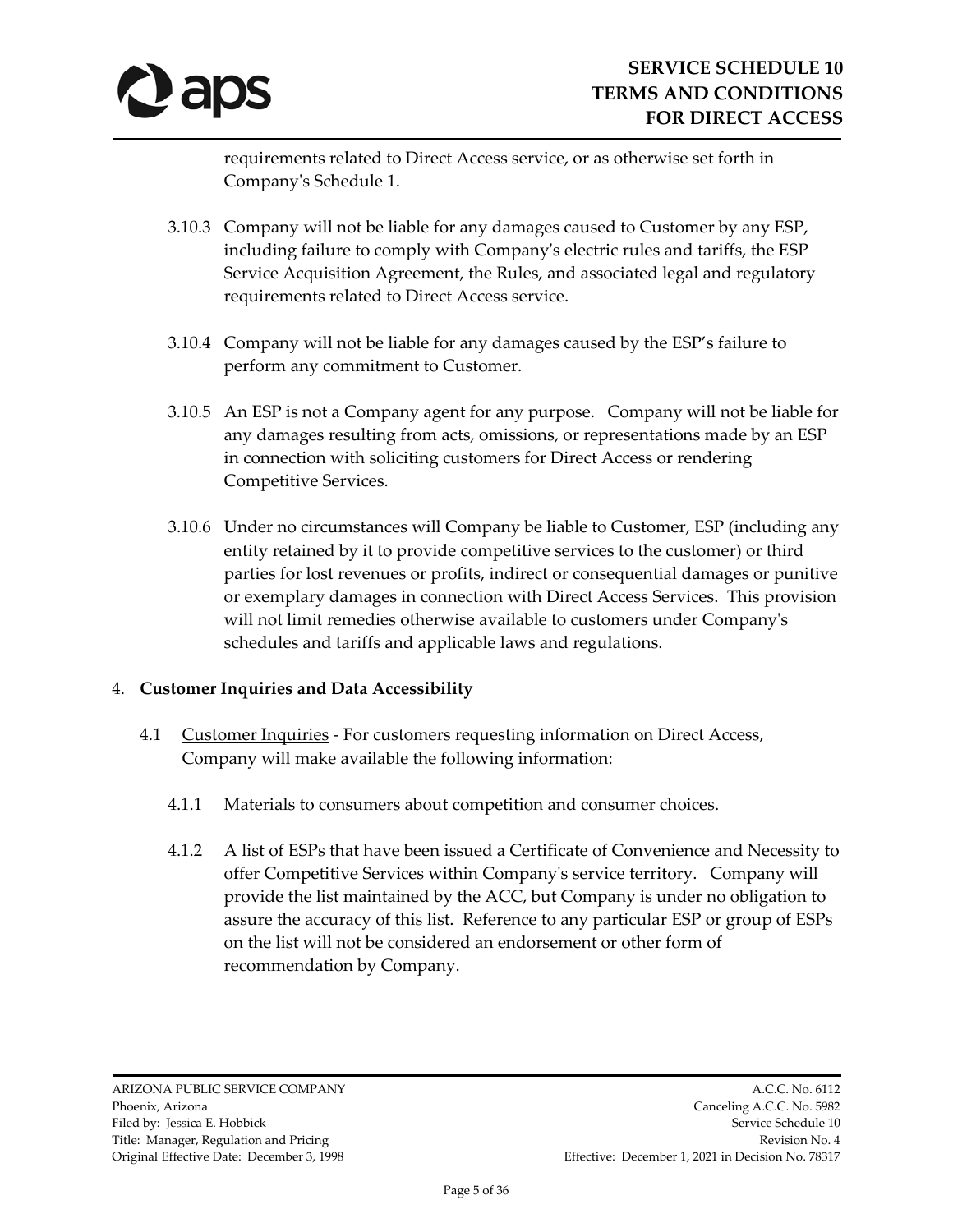

- 4.2 Access to Customer Usage Data -For Company customers on Standard Offer Service, Company will provide customer specific usage data to ESP or to Customer, subject to the following provisions:
	- 4.2.1 ESPs may request Customer usage data before submission of a Direct Access Service Request ("DASR") by obtaining and submitting to Company the Customer's written authorization on a Customer Information Service Request ("CISR") form. Company may charge for customer usage data at rates approved by the ACC.
	- 4.2.2 Company will provide the most recent twelve (12) months of customer usage data or the amount of data available for that Customer if there is less than twelve (12) months of usage history.
- 4.3 Customer Inquiries Concerning Billing Related Issues
	- 4.3.1 Customer inquiries concerning Company charges or services will be directed to Company.
	- 4.3.2 Customer inquiries concerning ESP charges or services will be directed to the ESP.
- 4.4 Customer Inquiries Related to Emergency Situations and Outages
	- 4.4.1 Company will be responsible for responding to all Standard Offer Service or, in the case of Direct Access customers, distribution service emergency system conditions, outages and safety situation inquiries related to Company's distribution system. Customers contacting an ESP with such inquiries are to be referred directly to Company for resolution. ESPs performing consolidated billing must show Company's emergency telephone number on their bills.
	- 4.4.2 Company may shed or curtail customer load as provided by its ACC-approved tariffs and schedules, or by other ACC rules and regulations.

## 5. **ESP Service Establishment**

5.1 Before the ESP or its agents can offer Direct Access services in Company's distribution service territory they must meet the applicable provisions as listed: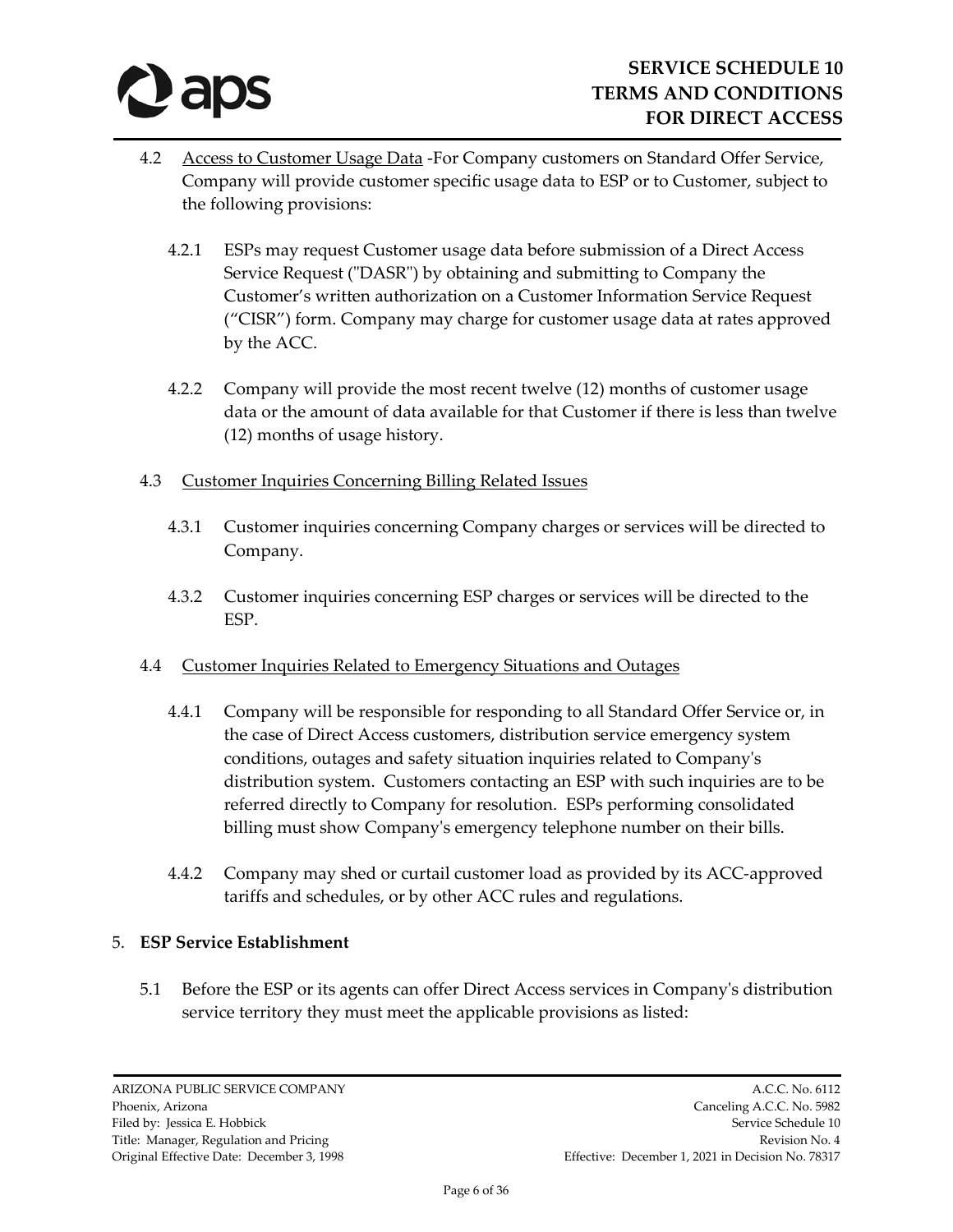

- 5.1.1 All ESPs must obtain a Certificate of Convenience and Necessity from the ACC which authorizes the ESP to offer Competitive Services in Company's distribution service territory.
- 5.1.2 All ESPs must register to do business in the State of Arizona and obtain all other licenses and registrations needed as a legal predicate to the ESP's ability to offer Competitive Services in Company's distribution service territory.
- 5.1.3 Load Serving ESPs must satisfy creditworthiness requirements as specified in the ESP Service Acquisition Agreement if the ESP chooses the ESP Consolidated Billing option. If the ESP chooses Company UDC Consolidated Billing, they must enter into a Customized Billing Services Agreement.
- 5.1.4 Load Serving ESPs must enter into an ESP Service Acquisition Agreement with Company.
- 5.1.5 All ESPs must satisfy any applicable ACC electronic data exchange requirements including:
	- 5.1.5.1 The ESP and/or its designated agents must complete to Company's satisfaction all necessary electronic interfaces between the ESP and Company to exchange DASRs and general communications.
	- 5.1.5.2 The ESP or its agent must complete to Company's satisfaction all electronic interfaces between the ESP and Company to exchange meter reading and usage data. This includes communication to and from the Meter Reading Service Provider's (MRSP) server for sharing of meter reading and usage data.
	- 5.1.5.3 The ESP must have the capability to electronically exchange data with Company. Alternative arrangements may be acceptable at Company's option.
	- 5.1.5.4 The ESP and its agents must use Electronic Data Interchange (EDI) using Arizona Standard Formats to exchange billing and remittance data with Company when offering ESP Consolidated Billing or Company UDC Consolidated Billing. The ESP and its agents must use the Arizona Standard Format to exchange meter reading data with Company when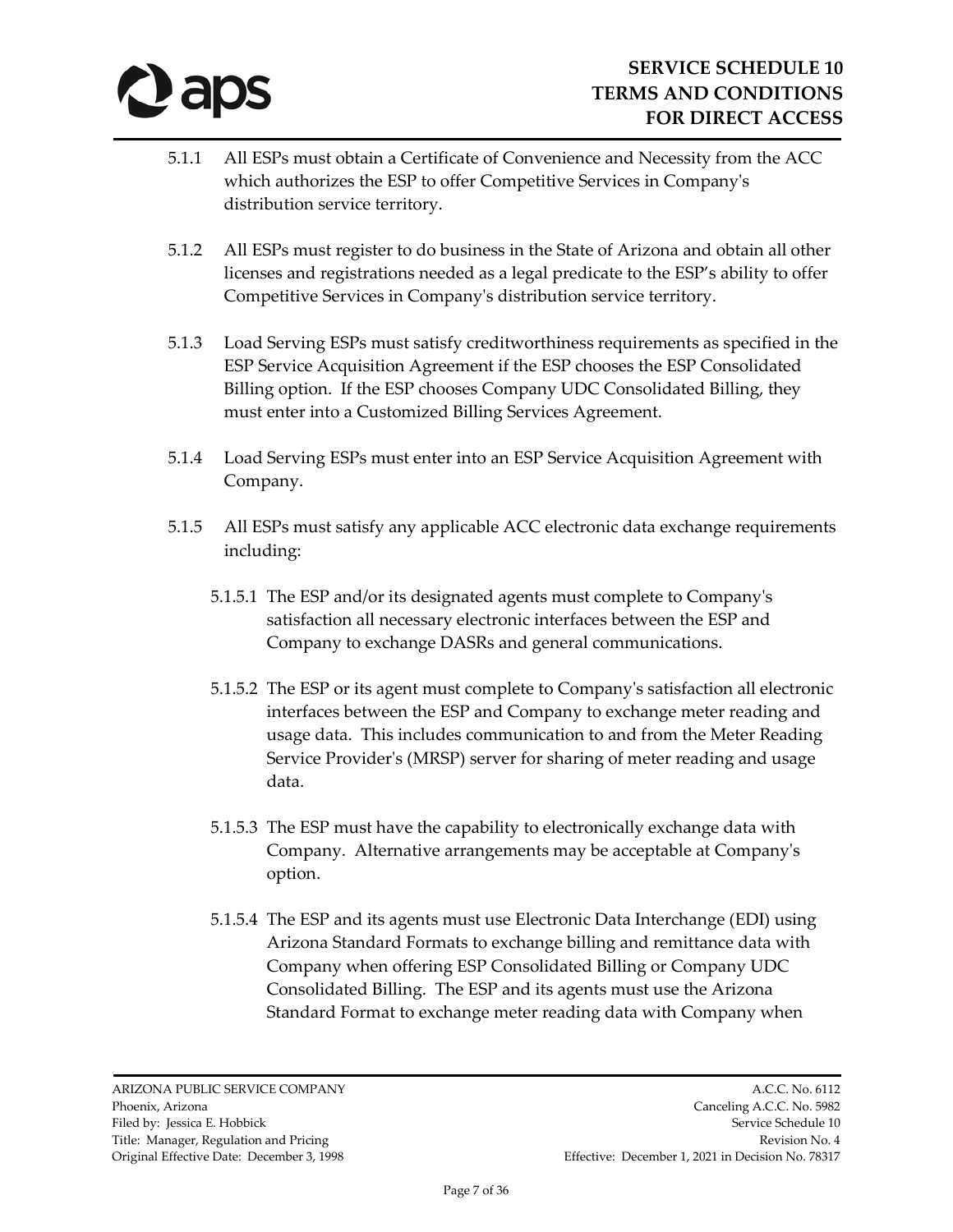

providing meter reading services. Alternative arrangements may be allowed at Company's option.

- 5.1.6 For Company UDC Consolidated Billing or ESP Consolidated Billing options, compliance testing is required. Both parties must demonstrate the ability to perform data exchange functions required by the ACC and the ESP Service Acquisition Agreement. Any change of the billing agent will require a revalidation of the applicable compliance testing. Provided the ESP is acting diligently and in good faith, its failure to complete such compliance testing will not affect its ability to offer electric generation to Direct Access customers. Dual Company/ESP Billing will be performed until the compliance testing is completed to Company's satisfaction.
- 5.1.7 Compliance testing will be required for a MRSP when providing meter reading services to ensure that meter data can be delivered successfully. Any change of the MRSP's system, or any change to the Arizona Standard 867 EDI format, will require a revalidation of the applicable compliance testing.

## 6. **Direct Access Service Request (DASR)**

- 6.1 A DASR is submitted under the terms and conditions of the Arizona DASR Handbook, the ESP Service Acquisition Agreement and this section, and will also be used to define the Competitive Services that the ESP will provide the customer.
- 6.2 ESPs will have a CC&N from the ACC; will have entered into an ESP Service Acquisition Agreement with Company, if required, and will have successfully completed data exchange compliance testing before submitting DASRs.
- 6.3 The customer's authorized ESP must submit a completed DASR to Company before Customer can be switched from Standard Offer Service or Competitive Service provided by another ESP. The DASR process described herein will be used for customer Direct Access elections, updates, cancellations, customer-initiated returns to Company Standard Offer Service, or requests for physical disconnection of service and ESP- or customer-initiated termination of an ESP/customer service agreement.
- 6.4 A separate DASR must be submitted for each service delivery point. Each of the five (5) DASR operation types [Request (RQ), Termination of Service Agreement (TS), Physical Disconnect (PD), Cancel (CL) and Update/Change (UC)] has specific field requirements that must be fully completed before the DASR is submitted to Company.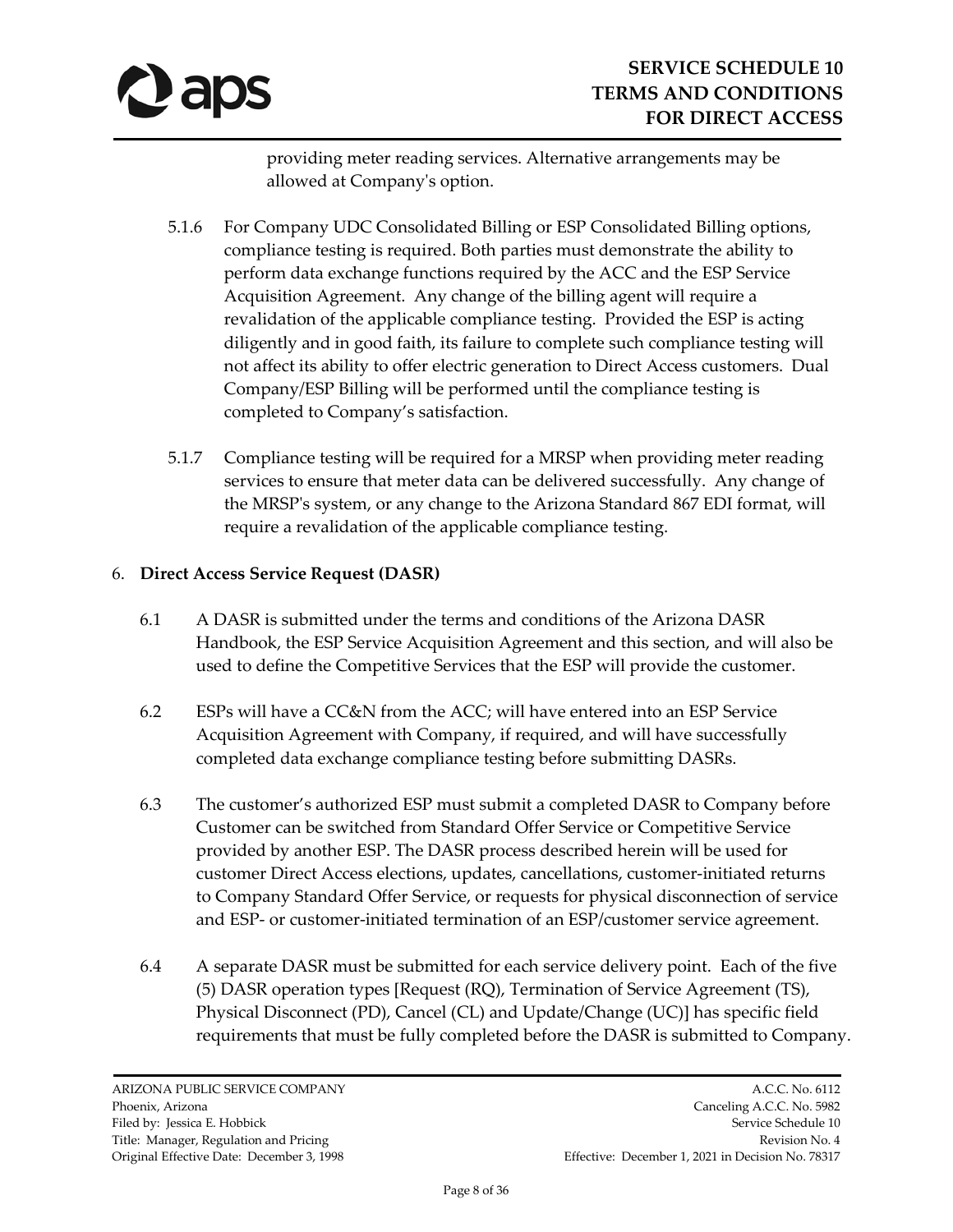

A DASR that does not contain the required field information or is otherwise incomplete may be rejected. In accordance with the provisions of the applicable Service Acquisition Agreement, Company may deny the ESP or customer request for service if the information provided in the DASR is false, incomplete, or inaccurate in any material respect. ESPs filing DASRs are thereby representing that they have their customer's authorization for such transaction.

- 6.5 Company requires that DASRs be submitted electronically using Electronic Data Interchange (EDI) or Comma Separated Value (CSV) formats through the Company's web site.
- 6.6 DASRs will be handled on a first-come, first-served basis. Each request will be time and date stamped when received by Company.
- 6.7 Once the DASR is submitted, the following timeframes will apply:
	- 6.7.1 Company will respond to RQ, TS, CL and UC DASRs within two (2) working days of the time and date stamp. Company will exercise best efforts (no later than five (5) working days) to provide the ESP with a DASR status notification informing them whether the DASR has been accepted, rejected or placed in a pending status awaiting further information. If accepted, the effective switch date will be determined in accordance with Sections 6.8, 6.9, and 6.12 and will be confirmed in the response to the ESP and the former ESP if applicable. If a DASR is rejected, Company will provide the reasons for the rejection. If a DASR is held pending further information, it will be rejected if the DASR is not completed with the required information within thirty (30) working days, or a mutually agreed upon date, following the status notification. Company will send written notification to the customer once the RQ DASR has been processed.
	- 6.7.2 When a customer requests electric services to be disconnected, the ESP is responsible for submitting a PD DASR to Company on behalf of the customer, regardless of the Meter Service Provider (MSP).
		- 6.7.2.1 When Company is acting as the MSP, Company will perform the physical disconnect of the service. The PD DASR must be received by Company at least three (3) working days before the requested disconnect date. Company will acknowledge the PD DASR status within two (2) working days of the time and date stamp.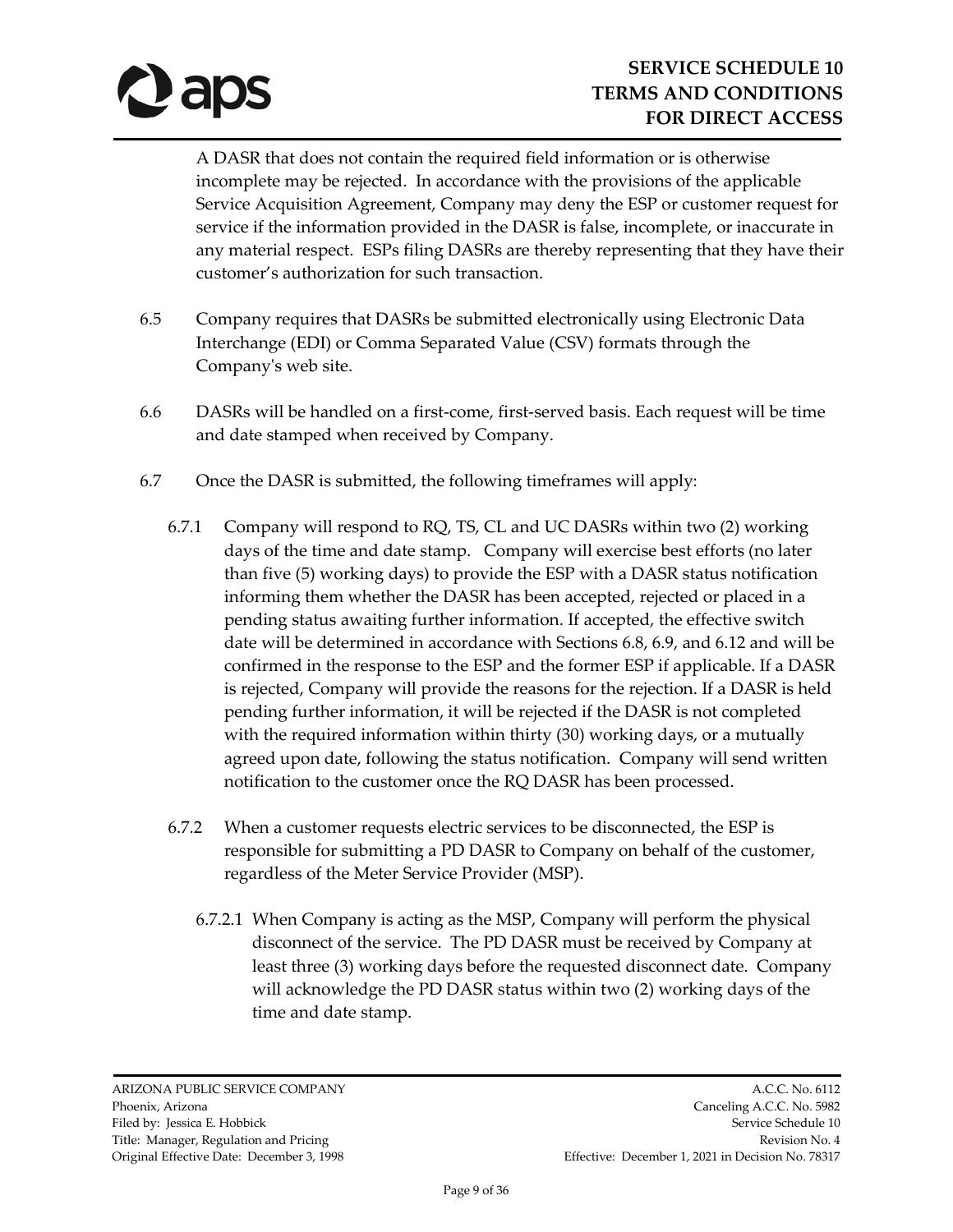

- 6.7.2.2 When Company is not acting as the MSP, the ESP is responsible for performing the physical disconnect. The ESP will notify Company by DASR of the date of the physical disconnect. Disconnect reads must be posted to the server within three (3) working days following the disconnection.
- 6.8 DASRs that do not require a meter exchange must be received by Company at least fifteen (15) calendar days before the next scheduled meter read date. The actual meter read date would be the effective switch date. DASRs received less than fifteen (15) calendar days before the next scheduled meter read date will be scheduled for switch to Direct Access on the following month's read date.
- 6.9 DASRs that require a meter exchange will have an effective change date to Direct Access as of the meter exchange date. Notification of meter exchange dates will be coordinated between the ESP, MSP and Company's Meter Activity Coordinator ("MAC").
- 6.10 If more than one (1)  $RQ$  DASR is received for a service delivery point within a Customer's billing cycle, only the first valid DASR received will be processed in that period. All subsequent DASRs will be rejected.
- 6.11 Upon acceptance of an RQ DASR, a maximum of twelve (12) months of customer usage data, or the available usage for that customer switching from Standard Offer, will be provided to the ESP. If there is an existing ESP currently serving that customer, that ESP will be responsible for submitting the customer usage data to the new ESP. In both cases, the customer usage data will be submitted to the appropriate ESP no later than five (5) working days before the scheduled switch date.
- 6.12 Customers returning to Company Standard Offer service must contact their ESP. The ESP will be responsible for submitting the DASR on behalf of the customer.
- 6.13 ESPs requesting to return a Direct Access customer to Company Standard Offer service will submit a TS DASR and will be responsible for the continued provision of the customer's electric supply service, metering, and billing services until the effective change date.
- 6.14 Customers requesting to return to Company Standard Offer service are subject to the same timing requirements as used to establish Direct Access service. Direct Access customers returning to Company Standard Offer service may be subject to the RCDAC-1.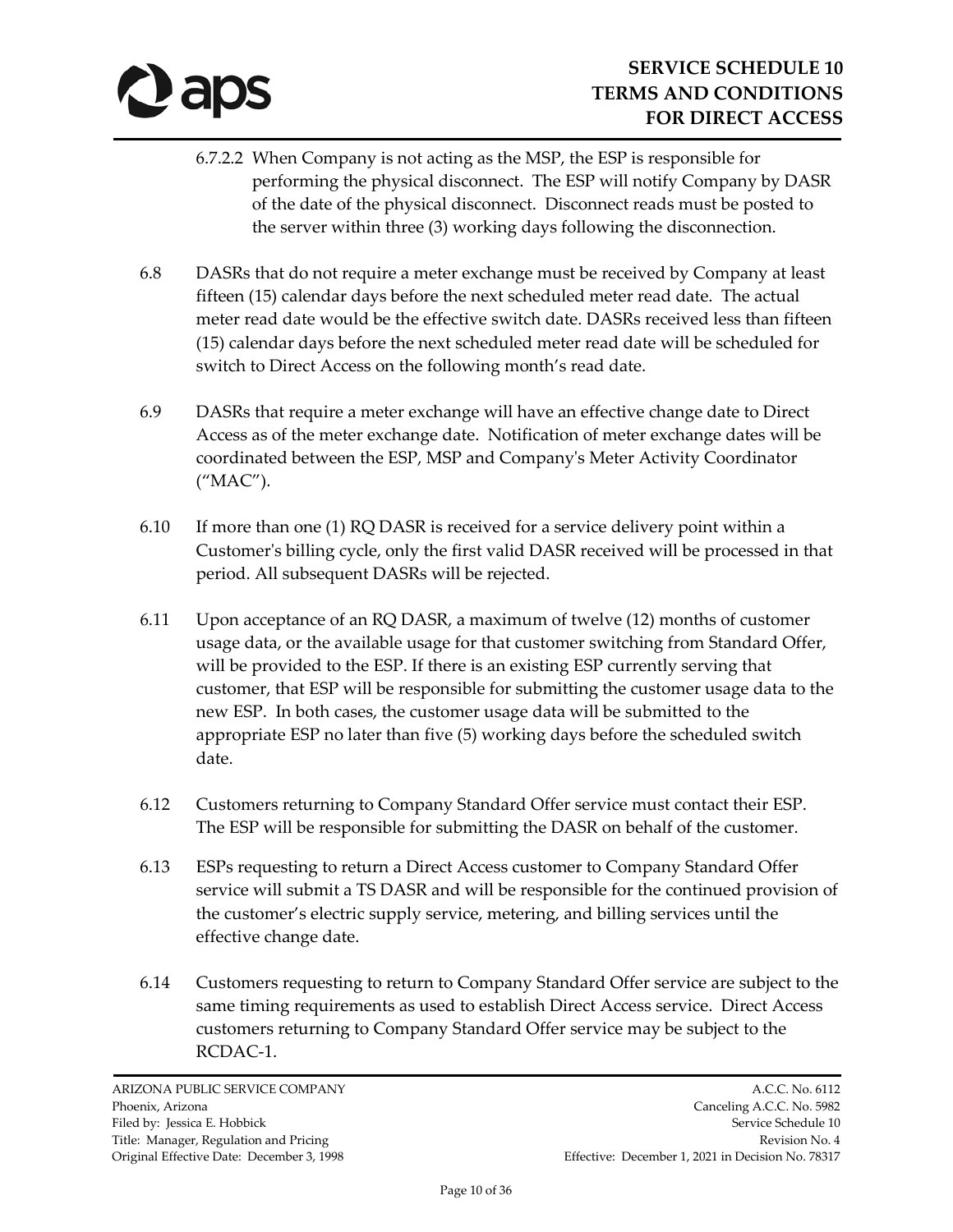- 6.15 Company may assess a fee for processing DASRs. All fees are payable to Company within fifteen (15) calendar days after the invoice date. All unpaid fees received after this date will be assessed applicable late fees under Schedule 1. If an ESP fails to pay these fees within thirty (30) days after the due date, Company may suspend accepting DASRs from the ESP unless a deposit sufficient to cover the fees due is currently available or until such time as the fees are paid. If an ESP is late in paying fees, a deposit or an additional deposit may be required from the ESP.
- 6.16 A customer moving to new premises may retain or start Direct Access immediately. The customer must first contact Company to establish a Service Account. The customer will be provided the necessary information that will enable its ESP to submit a DASR. The same timing requirements apply as set forth in Section 6.8 and 6.9.
- 6.17 Billing and metering option changes are requested through a UC DASR and cannot be changed more than once per billing cycle.
- 6.18 Company will not hold the ESP responsible for any customer unpaid billing charges before the customer's switch to Direct Access. Unpaid billing charges will not delay the processing of DASRs and will remain the customer's responsibility to pay Company. Company's Schedule 1 applies in the event of customer non-payment, which includes the possible disconnection of distribution services. Company will not accept any DASRs submitted for customers who have been terminated for nonpayment and have not yet been reinstated. Disconnection by Company of a delinquent customer will not make Company liable to the ESP or third-parties for the customer's disconnection.
- 6.19 Company will not accept DASRs that specify a switch date of more than sixty (60) calendar days from the date the DASR is submitted.

# 7. **Billing Service Options and Obligations**

7.1 Subject to availability, and under the terms in the ESP Service Acquisition Agreement, this Schedule 10, and applicable tariffs and the restrictions therein, ESPs may select among the following billing options: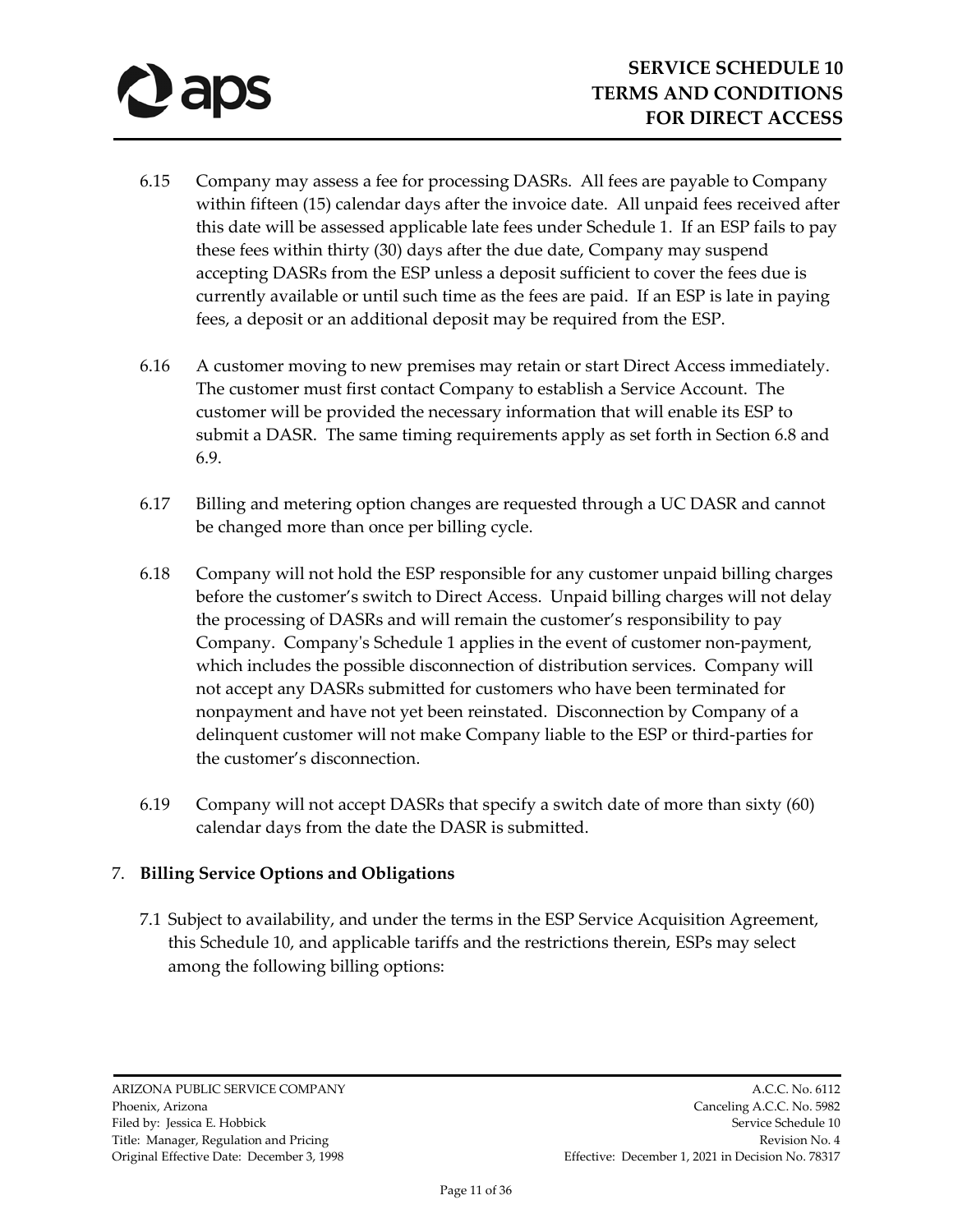

## 7.1.1 COMPANY UDC CONSOLIDATED BILLING

- 7.1.2 ESP CONSOLIDATED BILLING
- 7.1.3 DUAL COMPANY/ESP BILLING

#### 7.2 COMPANY UDC CONSOLIDATED BILLING

7.2.1 The customer's authorized ESP sends its bill-ready data to Company, and Company sends a consolidated bill containing both Company and ESP charges to the Customer.

## 7.2.2 Company Obligations:

- 7.2.2.1 Company will bill the ESP charges and send the bill either by mail or electronic means to the customer. Company is not responsible for computing or determining the accuracy of the ESP charges. Company is not required to estimate ESP charges if the expected bill ready data is not received nor is Company required to delay Company billing. Billing rendered on behalf of the ESP by Company will comply with A.A.C. R14-2- 1612.
- 7.2.2.2 Company bills will include in Customer's bill a detailed total of ESP charges and applicable taxes, assessments and billed fees, the ESP's name and telephone number, and other information provided by the ESP.
- 7.2.2.3 If Company processes Customer payments on behalf of the ESP, the ESP will receive payment for its charges as specified in Section 7.7.

## 7.2.3 ESP Obligations

- 7.2.3.1 Once a billing election is in place as specified in the ESP Service Acquisition Agreement, the ESP may offer Company UDC Consolidated Billing services to Direct Access customers under the terms and conditions of the applicable ACC approved tariff.
- 7.2.3.2 The ESP will submit the necessary billing information to facilitate billing services under this billing option by Service Account, according to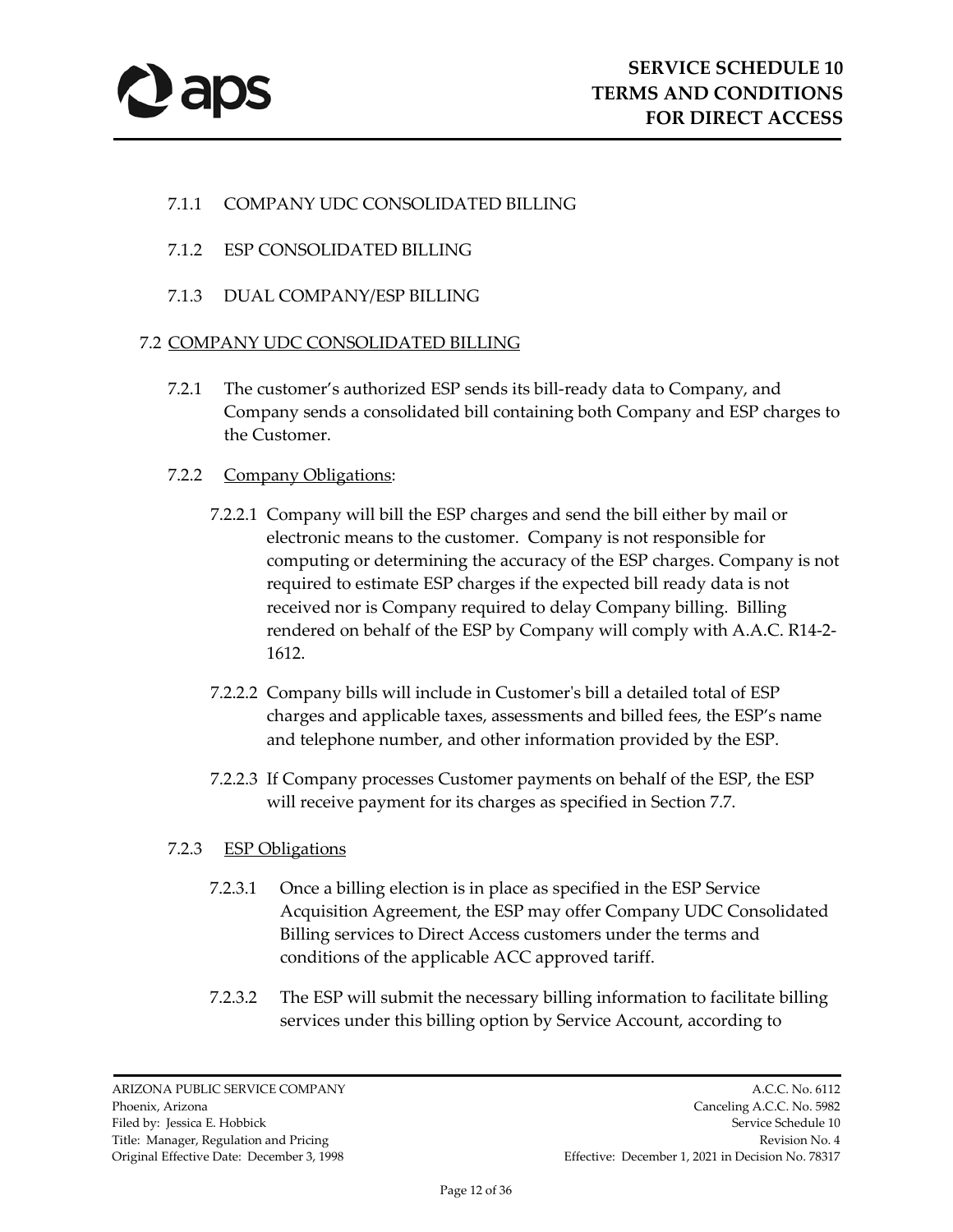

Company's meter reading schedule, and under the applicable tariff. Timing of billing submittals is provided for in Section 7.2.4 below.

## 7.2.4 Timing Requirements

- 7.2.4.1 Bills under this option will be rendered once a month. Nothing contained in this Schedule will limit Company's ability to render bills more frequently consistent with Company's existing practices. However, if Company renders bills more frequently than once a month, ESP charges need only to be calculated based on monthly billing periods.
- 7.2.4.2 Except as provided in Section 7.2.4.1, Company will require that all ESP and Company charges be based on the same billing period data.
- 7.2.4.3 ESP charges for normal monthly customer billing and any adjustments for prior months' metering or billing errors must be received by Company in EDI "810" format no later than 4:00 p.m. Local Arizona Time on the third working day following the Last Meter Read/First Bill Date. If billing charges have not been received from the ESP by this deadline, Company will render a bill for Company charges only. The ESP must wait until the next billing cycle, unless there is a mutual agreement for Company to send an interim bill. If Company renders the bill for Company charges only, Company will include a note on the bill stating that ESP charges will be forthcoming. An interim bill issued under this Section may also include a message that Company charges were previously billed.
- 7.2.4.4 ESP charges for a Physical Disconnect Final Bill must be received by 4:00 p.m. Local Arizona Time on the sixth working day following the actual disconnect date. If final billing charges have not been received from the ESP by this date, Company will render the customer's final bill for Company charges only, without the ESP's final charges. If Company renders the bill for Company charges only, Company will include a note on the bill stating that ESP charges will be forthcoming. The ESP must send the final charges to Company. Company will produce and send a separate bill for the final billing charges.

## 7.2.5 Restrictions

Company UDC Consolidated Billing will be an option for individual customer bills only, not an aggregated group of customers. Nothing in this Section precludes each individual customer in an aggregated group, however, from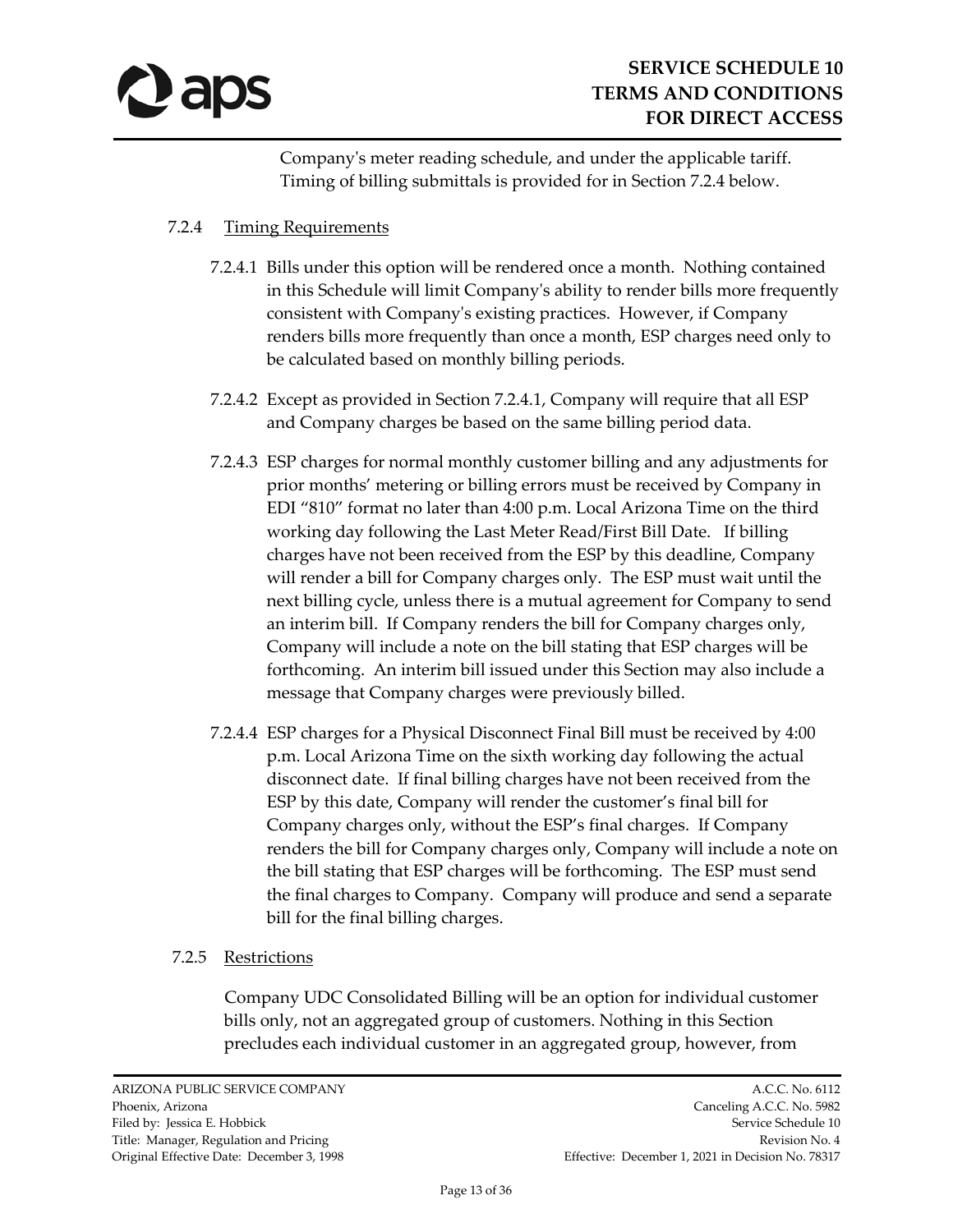

receiving the customer's individual bills under Company UDC Consolidated Billing.

## 7.3 ESP CONSOLIDATED BILLING

7.3.1 Company calculates and sends its bill-ready data to the ESP. The ESP in turn sends a consolidated bill to its customer. The ESP will be obligated to provide the customer detailed Company charges to the extent that the ESP receives such detail from Company. The ESP is not responsible for the accuracy of Company charges.

## 7.3.2 Company Obligations

- 7.3.2.1 Company will calculate all its charges once per month based on existing Company billing cycles and provide these to the ESP to be included on the ESP consolidated bill or as otherwise specified. Company and the ESP may mutually agree to alternative options for the calculation of Company charges.
- 7.3.2.2 Company will provide the ESP with sufficient detail of its charges, including any adjustments for prior months' metering and billing error, by EDI "810" format. Company charges that are not transmitted to the ESP by 4:00 p.m. Local Arizona Time on the third working day following the Last Meter Read/First Bill Date need not be included in the ESP's bill. If Company's billing charges have not been received by such date, the ESP may render the bill without Company charges unless there is a mutual agreement to have the ESP send an interim bill to the customer including Company charges. The ESP will include a message on the bill stating that Company charges are forthcoming.
- 7.3.2.3 For a Physical Disconnect Final Bill, Company will provide the ESP with Company's final bill charges by 4:00 p.m. Local Arizona Time on the sixth working day following the actual disconnect date. If Company's billing charges have not been received by such date, the ESP may render the bill without Company charges. The ESP will include a message on the bill stating that Company charges are forthcoming. Company will send the final bill charges to the ESP, and the ESP will produce and deliver a separate bill for Company charges.

## 7.3.3 ESP Obligations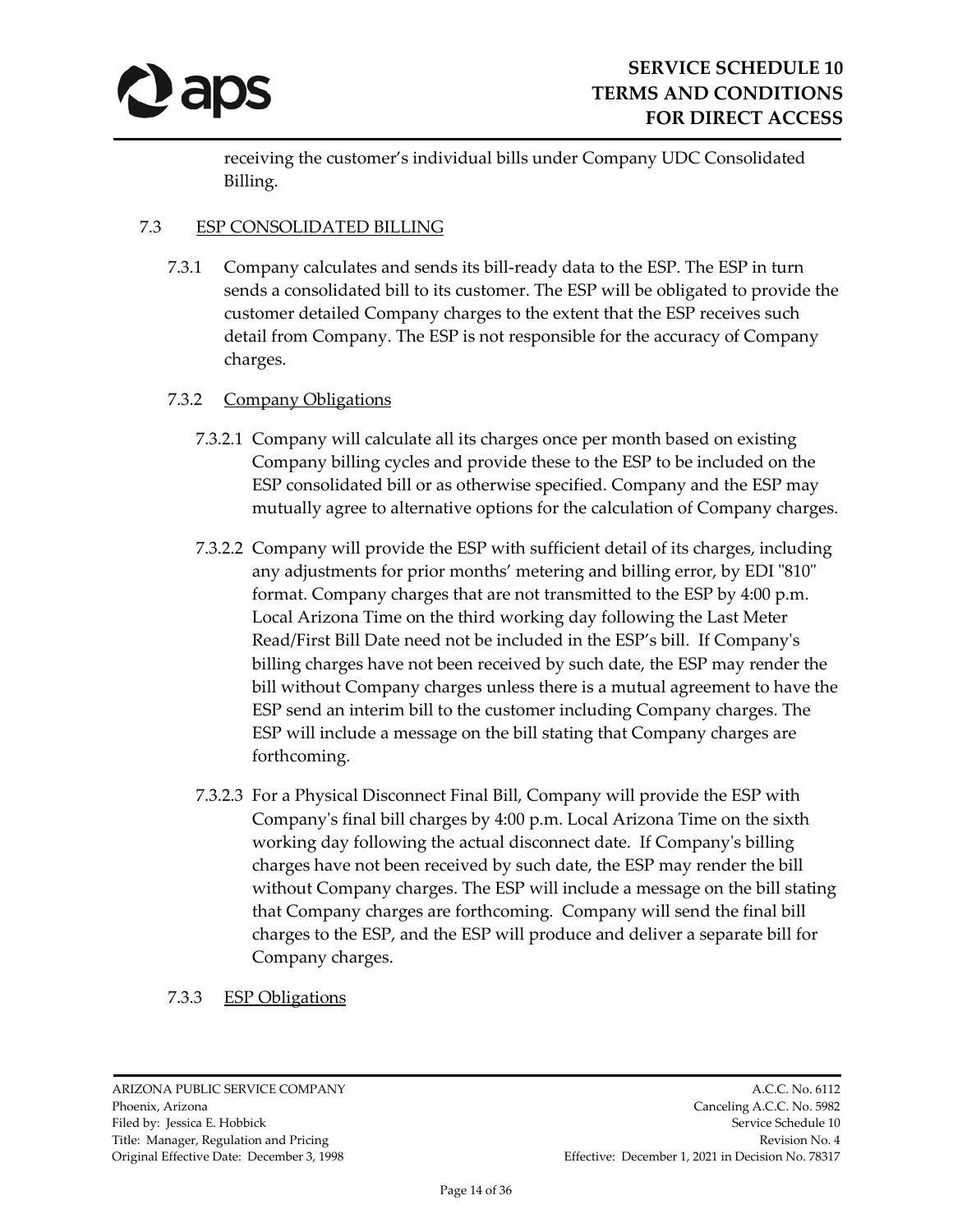# **D** aps

- 7.3.3.1 Once an ESP Service Acquisition Agreement is entered into, including an appropriate billing election, and all other applicable prerequisites are met, the ESP may offer consolidated billing services to Direct Access customers they serve.
- 7.3.3.2 The ESP bill will include any billing-related details of Company charges. Company charges may be printed with the ESP bill or electronically transmitted. Billing rendered on behalf of Company by the ESP will comply with A.A.C. R14-2-1612.
- 7.3.3.3 Other than including the billing data provided by Company on the customer's bill, the ESP has no obligations regarding the accuracy of Company charges or for disputes related to these charges. Disputed charges will be handled according to ACC procedures.
- 7.3.3.4 The ESP will process customer payments and handle collection responsibilities. Under this billing option, the ESP must pay all charges due to Company and not disputed by the customer as specified in Section 7.7.2.1.
- 7.3.3.5 Subject to the limitations of this Section and with the written consent of the Customer, the ESP may offer customers customized billing cycles or payment plans which permit the Customer to pay the ESP for Company charges in different amounts than Company charges to the ESP for any given billing period. Such plans will not, however, affect in any manner the obligation of the ESP to pay all Company charges in full. Should Customer select an optional payment plan, all Company charges must be billed in accordance with A.A.C. R14-2-210(G).

# 7.3.4 Timing Requirements

ESPs may render bills more or less frequently than once a month. However, Company will continue to bill the ESP each billing cycle period for the amounts due by the customer for that billing month.

# 7.4 DUAL COMPANY/ESP BILLING

Company and the ESP each separately bill the customer directly for services provided by them. The billing method is the sole responsibility of Company and the ESP.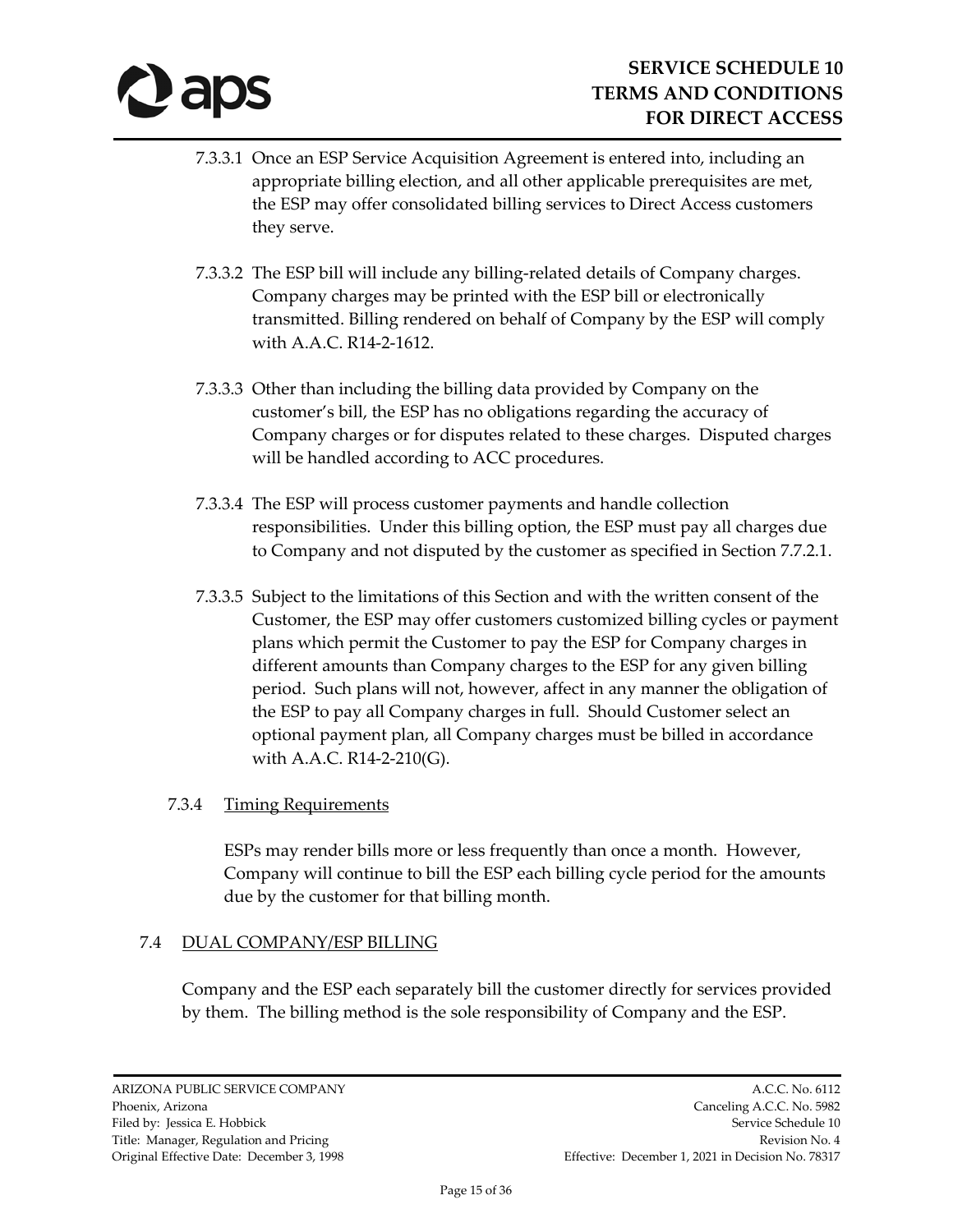

Company and the ESP will process only the customer payments relating to their respective charges.

## 7.5 Billing Information and Inserts

- 7.5.1 All customers, including Direct Access customers, will receive mandated legal, safety and other notices equally in accordance with A.A.C. R14-2-204 (B). If the ESP is providing consolidated billing, Company will make available one (1) copy of these notices to the ESP for distribution to customers or, at the ESP's request, in electronic format to the ESP for production and communication to electronically billed Customers. If Company is providing Consolidated billing services, Company will continue to provide these notices.
- 7.5.2 Under Company UDC Consolidated Billing, ESP bill inserts may be included under the applicable Company tariff.

## 7.6 Billing Adjustments for Meter and Billing Error

## 7.6.1 Meter and Billing Error

- 7.6.1.1 The MSP (including the ESP or Company if providing such services) will resolve any meter errors and must notify the ESP and Company, as applicable, so any billing adjustments can be made. All other affected parties, including the appropriate Scheduling Coordinator, will be notified by the ESP.
- 7.6.1.2 A billing error is the incorrect billing of Customer's energy or demand. If the MSP, MRSP, ESP or Company becomes aware of a potential billing error, the party discovering the billing error will contact the ESP and Company, as applicable, to investigate the error. If it is determined that there is in fact a billing error, the ESP and Company will make any necessary adjustments and notify all other affected parties in a timely manner.

# 7.6.1.3 Company UDC Consolidated Billing

7.6.1.3.1 Company will be responsible for notifying Customer and adjusting the bill for its charges to the extent those charges were affected by the meter or billing error.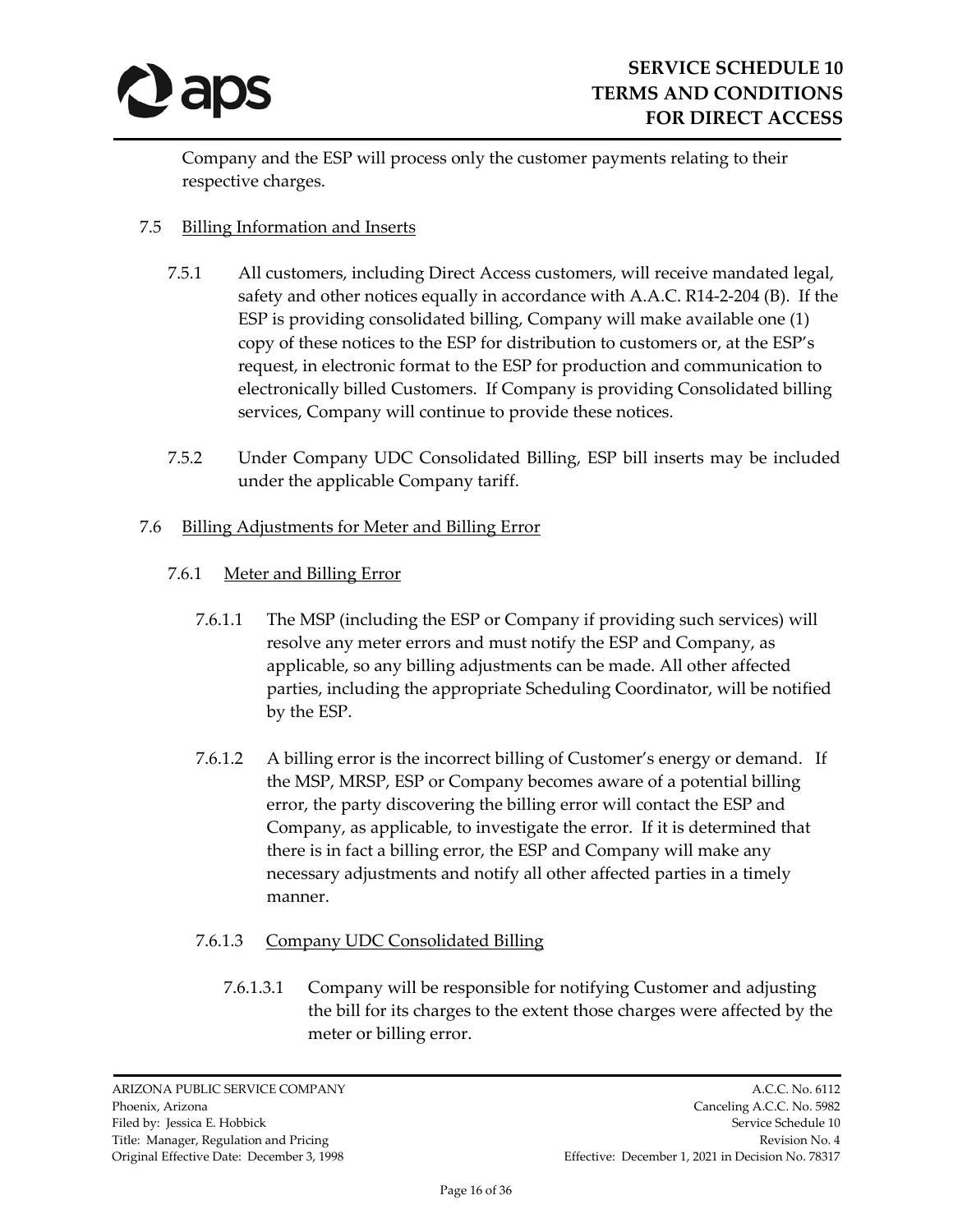- 7.6.1.3.2 The ESP will be responsible for any recalculation of the ESP charges. Following the receipt of the recalculated charges from the ESP, the charges or credits will be applied to Customer's next normal monthly bill, unless there is mutual agreement to have Company send an interim bill to the Customer including the ESP's charges.
- 7.6.1.4 ESP Consolidated Billing
	- 7.6.1.4.1 The ESP will be responsible for notifying the Customer and adjusting the bill for ESP charges to the extent those charges were affected by the meter or billing error. The Customer will be solely responsible for obtaining refunds of ESP electric generation overcharges from its current and prior ESPs, as appropriate.
	- 7.6.1.4.2 Company will transmit its adjusted charges and any refunds to the ESP with Customer's next normal monthly bill. The ESP will apply the charges to Customer's next normal monthly bill, unless there is a mutual agreement to have the ESP send an interim bill to Customer including Company charges.

# 7.6.1.5 Dual Company/ESP Billing

7.6.1.5.1 Company and the ESP will be separately responsible for notifying Customer and adjusting its respective bill for their charges.

## 7.7 Payment and Collection Terms

- 7.7.1 Company UDC Consolidated Billing
	- 7.7.1.1 Company will remit payments to the ESP for the total ESP charges collected from Customer within three (3) working days after Customer's payment is received. Company is not required to pay amounts owed to the ESP for ESP charges billed but not received by Company.
	- 7.7.1.2 Customer is obligated to pay Company for all undisputed Company and ESP charges consistent with existing tariffs and other contractual arrangements for service between the ESP and the customer.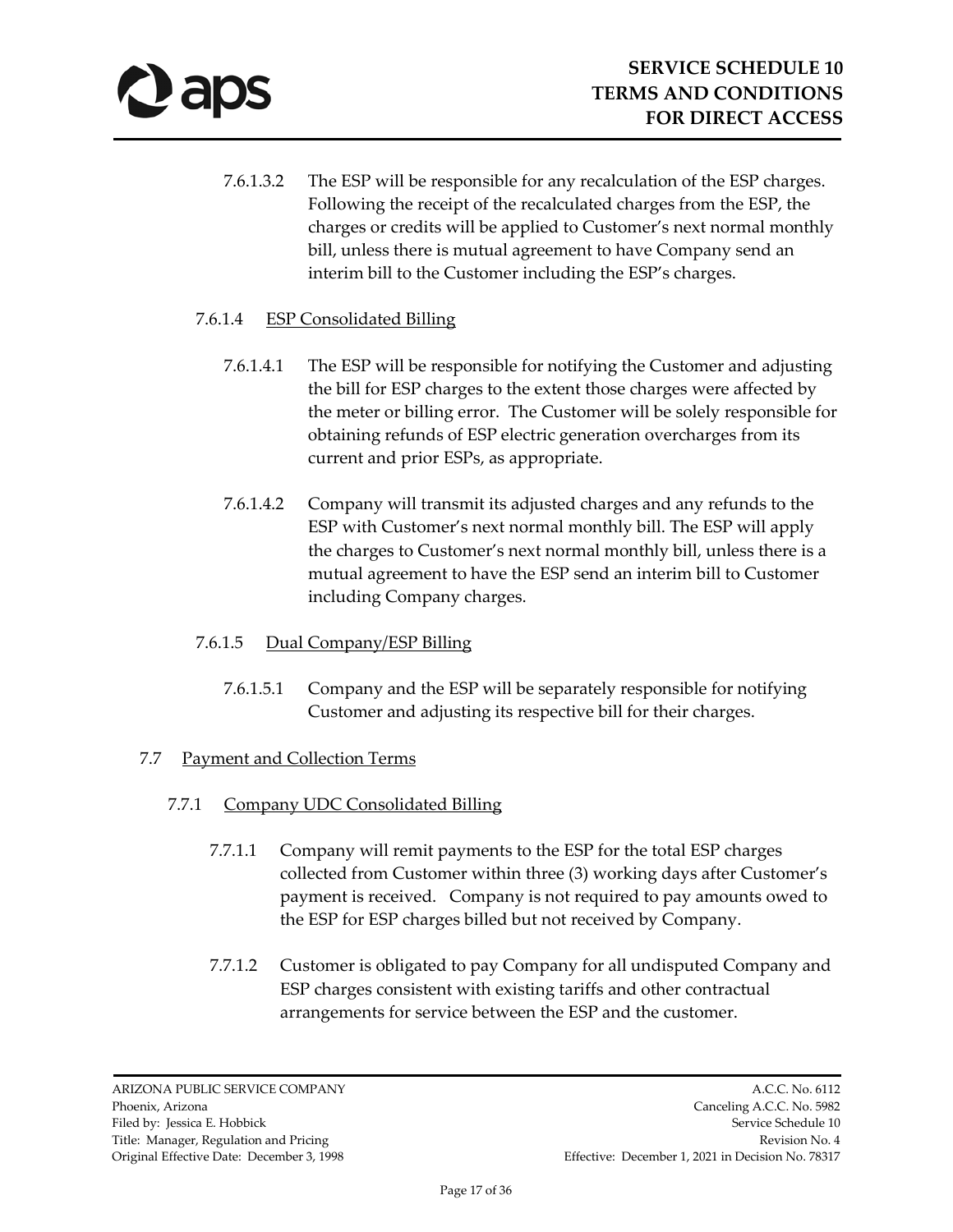

- 7.7.1.3 The ESP is responsible for all collections related to the ESP services on the Customer's bill, including, but not limited to, security deposits and late charges unless otherwise agreed upon in the customized billing services agreement between ESP and Company.
- 7.7.1.4 Payment for any Company charges for Consolidated Billing is due in full from the ESP within fifteen (15) calendar days of the date Company charges are rendered to the ESP. Any payment not received within this time frame will be assessed applicable late charges under Schedule 1. If an ESP fails to pay these charges before the next billing cycle, Company may revert the billing option for that ESP's customers to Dual Billing under Section 7.10.4. If an ESP is late in paying charges a deposit or additional deposit as provided for in Section 7.11 may be required.

## 7.7.2 ESP Consolidated Billing

- 7.7.2.1 Payment is due in full from the ESP within fifteen (15) calendar days after the date Company's charges are rendered to the ESP. The ESP will pay all undisputed Company charges regardless of whether Customer has paid the ESP. All payments received after fifteen (15) calendar days will be assessed applicable late charges under Schedule 1. If an ESP fails to pay these charges before the next billing cycle, Company may revert the billing option for that ESP's customers to Dual Billing under Section 7.10.4. If an ESP is late in paying charges a deposit or additional deposit as provided for in Section 7.11 may be required.
- 7.7.2.2 Company will be responsible for any follow-up inquiries with the ESP if there is question concerning the payment amount.
- 7.7.2.3 Company has no payment obligations to the ESP for Customer payments under ESP Consolidated Billing services.

# 7.7.3 Dual Company/ESP Billing

Company and the ESP are separately responsible for collection of Customer payment for their respective charges.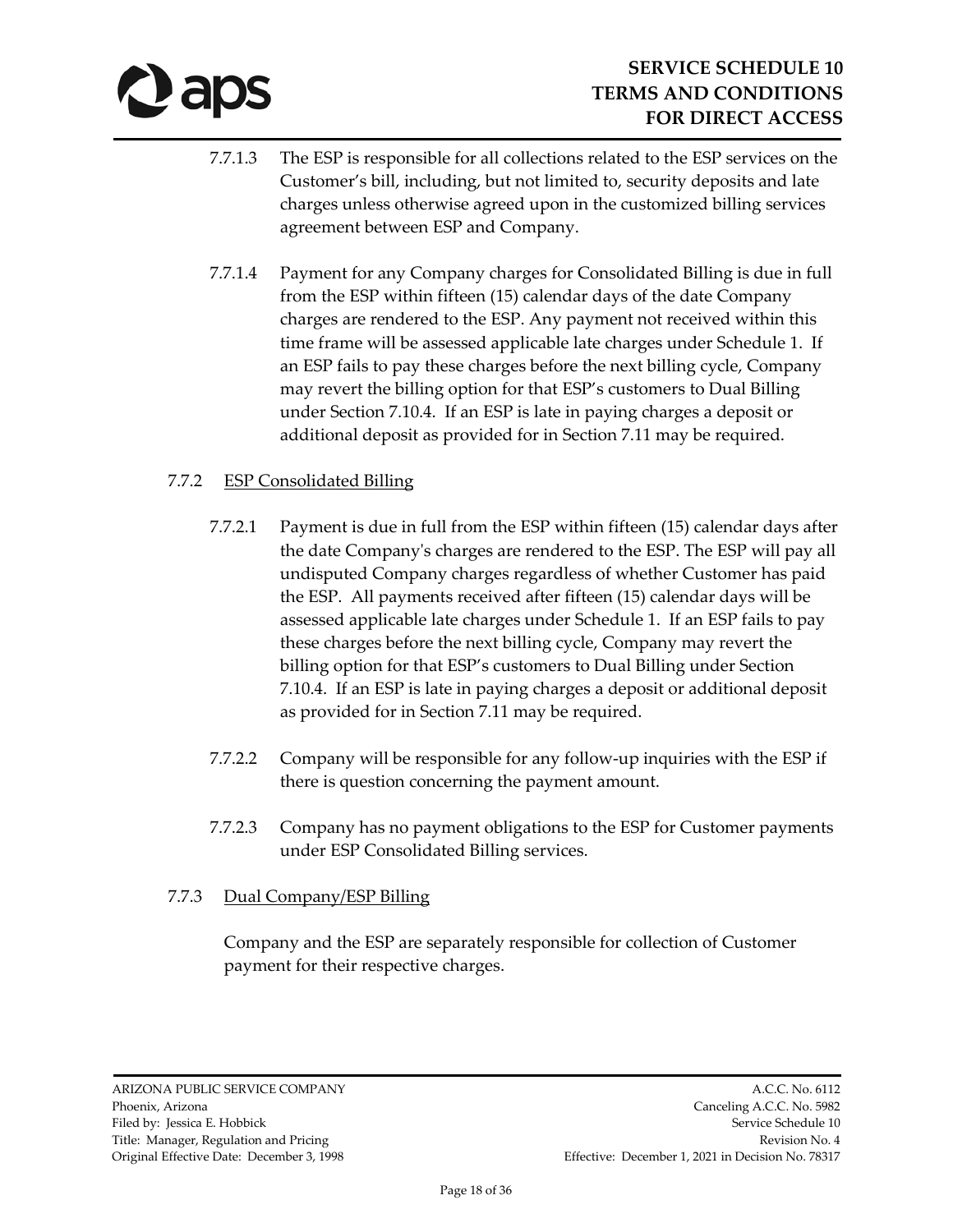

## 7.8 Late or Partial Payments and Unpaid Bills

## 7.8.1 Company UDC Consolidated Billing

- 7.8.1.1 Company will not be responsible for ESP's Customer collections, collecting the unpaid balance of ESP charges from Customers, sending notices informing Customers of unpaid ESP balances, or taking any action to recover the unpaid amounts owed the ESP. The ESP will assume any collection obligations and/or late charge assessments for late or unpaid balances related to ESP charges under this billing option.
- 7.8.1.2 All Customer payments will be applied first to unpaid balances identified as Company charges until such balances are paid in full, then applied to ESP charges. A Customer may dispute charges as provided by A.A.C. R14-2-212, but a Customer will not otherwise have the right to direct partial payments between Company and the ESP.
- 7.8.1.3 ACC rules will apply to late or non-payment of all Company customer charges. Undisputed Company delinquent balances owed on a customer account will be considered late and subject to Company late payment procedures.

## 7.8.2 ESP Consolidated Billing

The ESP will be responsible for collecting both unpaid ESP and Company charges, sending notices informing Customers of unpaid ESP and Company balances, and taking appropriate actions to recover the amounts owed. Company will not assume any collection obligations under this billing option and ESP is liable to Company for all undisputed payments owed Company.

## 7.8.3 Dual Company/ESP Billing

Company and the ESP are responsible for collecting their respective unpaid balances, sending notices to Customers informing them of the unpaid balance, and taking appropriate actions to recover their respective unpaid balances. Customer disputes with ESP charges must be directed to the ESP and Customer disputes with Company charges must be directed to Company.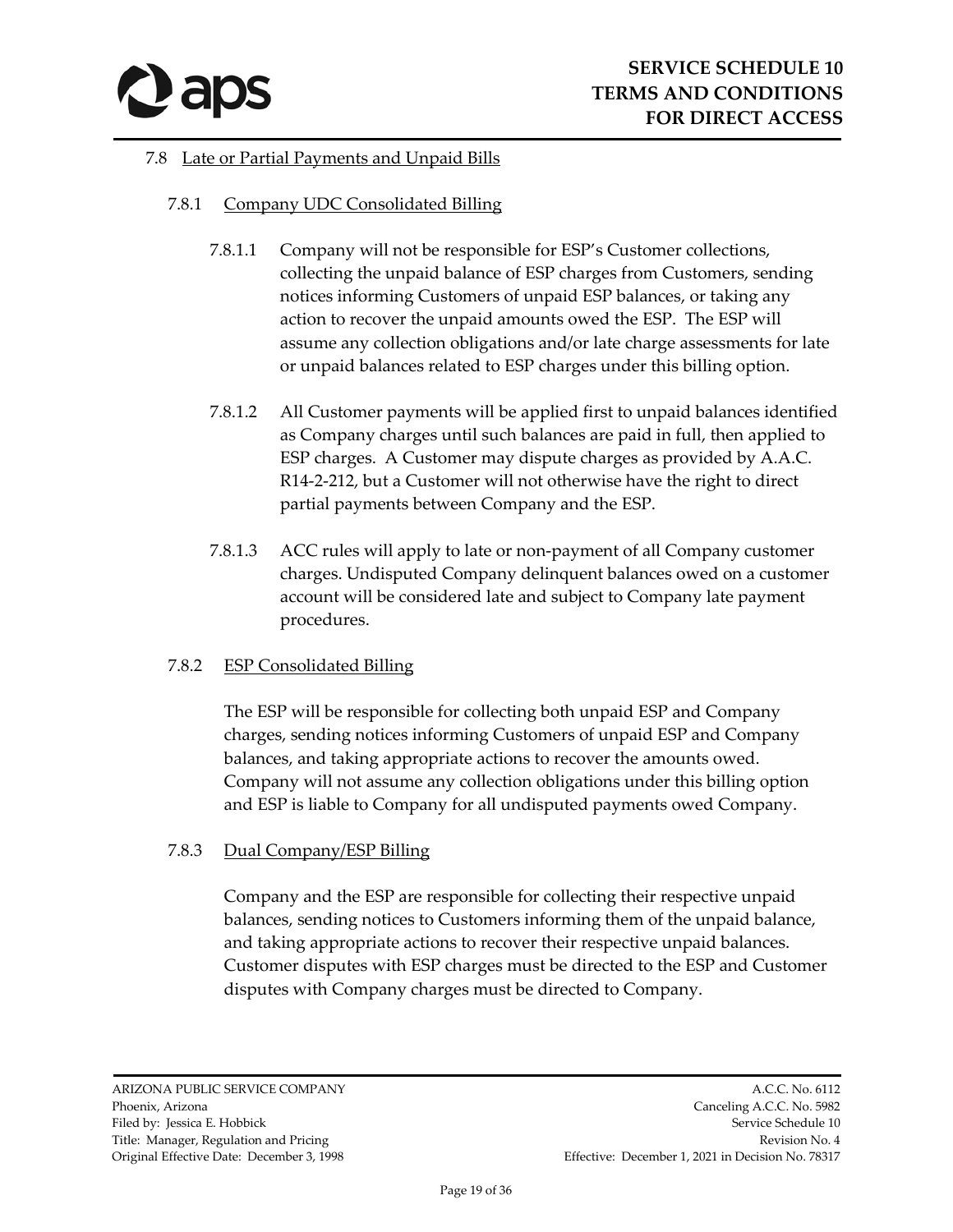

## 7.9 Service Disconnects and Reconnects

In accordance with ACC rules, Company has the right to disconnect electric service to the Customer for a variety of reasons, including, but not limited to, the non-payment of Company's final bills or any past due charges by Customer, or evidence of safety violations, energy theft, or fraud, by Customer. The following provides for service disconnects and reconnects.

- 7.9.1 Company will notify Customer and Customer's ESP of Company's intent to disconnect electric service for the non-payment of Company charges before disconnecting electric service to the Customer. Company will further notify the ESP at the time Customer has been disconnected. To the extent authorized by the ACC, a service charge will be imposed on Customer if a field call is performed to disconnect electric service.
- 7.9.2 Company will reconnect electric service for a fee when the criteria for reconnection have been met to Company's satisfaction. Company will notify the ESP of a Customer's reconnection.
- 7.9.3 Company will not disconnect electric service to Customer for the non-payment of ESP charges by Customer. In the event of non-payment of ESP charges by Customer, the ESP may submit a DASR requesting termination of the service agreement and request return to Company Standard Offer Service. Company will then advise the Customer that they will be placed on Company Standard Offer Service unless a DASR is received from another ESP on their behalf.

## 7.10 Involuntary Service Changes

- 7.10.1 A Customer may have its service of electricity, billing, or metering from an ESP changed to another provider, including Company, involuntarily in the following circumstances:
	- 7.10.1.1 The ACC has decertified the ESP or the ESP otherwise receives an ACC order that prohibits the ESP from serving the customer.
	- 7.10.1.2 The ESP, including its agents, has materially failed to meet its obligations under the terms of its ESP Service Acquisition Agreement with Company (including applicable tariffs and schedules) so as to constitute an Event of Default under the terms of the ESP Service Acquisition Agreement, and Company exercises its contractual right to terminate the ESP Service Acquisition Agreement.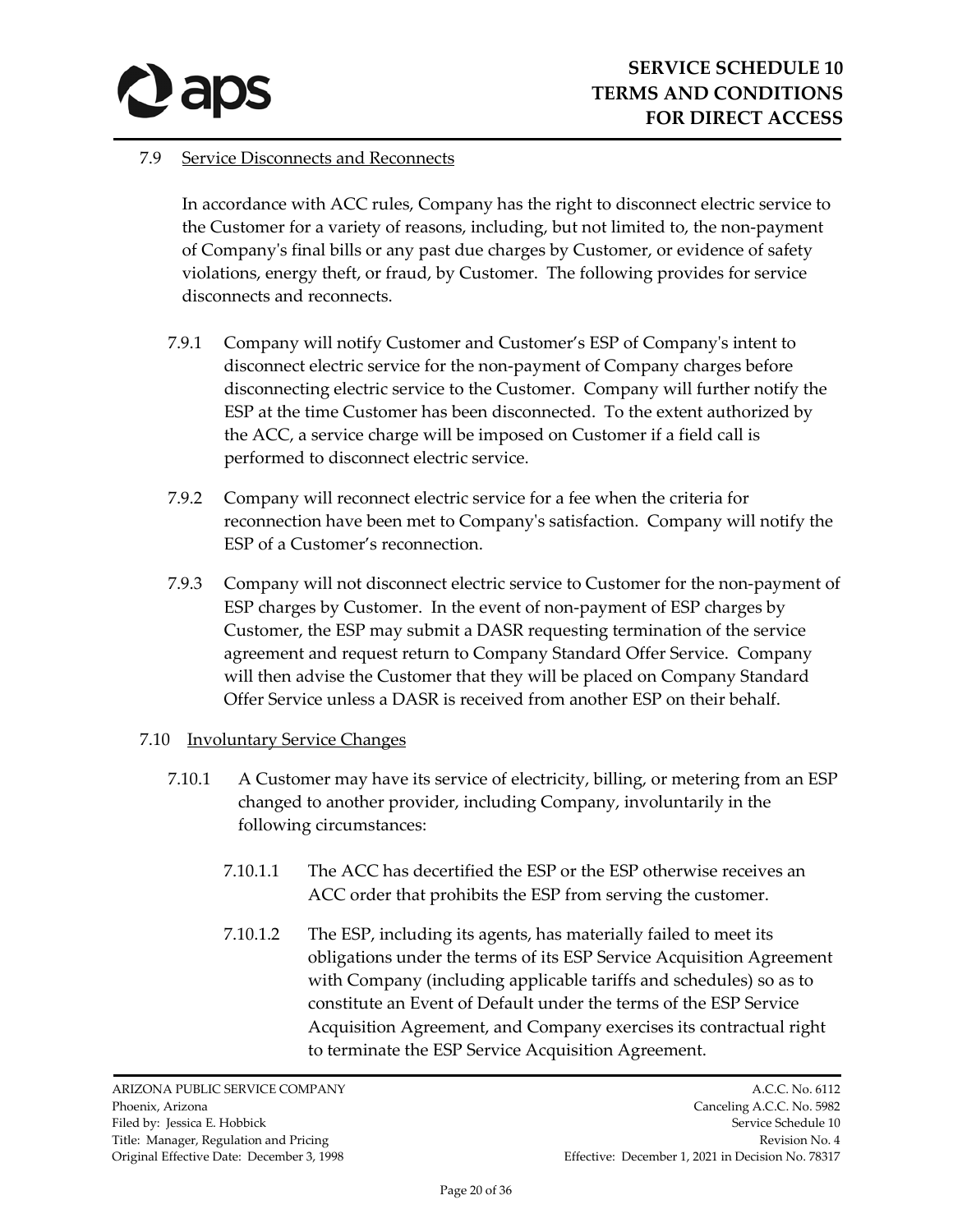- 7.10.1.3 The ESP has materially failed to meet its obligations under the terms of the ESP Service Acquisition Agreement (including applicable tariffs and schedules) so as to constitute an Event of Default and Company exercises a contractual right to change billing options.
- 7.10.1.4 The ESP ceases to perform by failing to provide schedules through a Scheduling Coordinator whenever such schedules are required, or the ESP fails to have a Service Acquisition Agreement in place with a Scheduling Coordinator.
- 7.10.1.5 The Customer fails to meet its Direct Access requirements and obligations under the ACC rules and Company tariffs and schedules.

## 7.10.2 Change of Service Election in Exigent Circumstances

In the event Company finds that an ESP or the Customer has materially failed to meet its obligations under this Schedule or the ESP Service Acquisition Agreement such that Company elects to invoke its remedies under Section 7.10 (other than termination of ESP Consolidated Billing under Section 7.10.1.3) and the failure constitutes an emergency (defined as posing a substantial threat to the reliability of the electric system or to public health and safety), or the failure relates to ESP's sale of unscheduled energy, Company may initiate a change in the Customer's service election, or terminate an ESP's ability to offer certain services under Direct Access. In such case, Company will initiate the change or termination by preparing a DASR, but the change or termination may be made immediately notwithstanding the applicable DASR processing times set forth in this Schedule. Company will provide such notice and opportunity to remedy the problem if there are reasonable circumstances prevailing. Additionally, Company will notify the ACC of the circumstances that required the change or the termination and the resulting action taken by Company. The ESP and/or Customer will have the right to seek an order from the ACC restoring the customer's service election and/or the ESP's ability to offer services. Unless expressly ordered by the ACC, the provisions of this section will not disconnect electric service provided to Customer other than as provided in Section 4.4.2.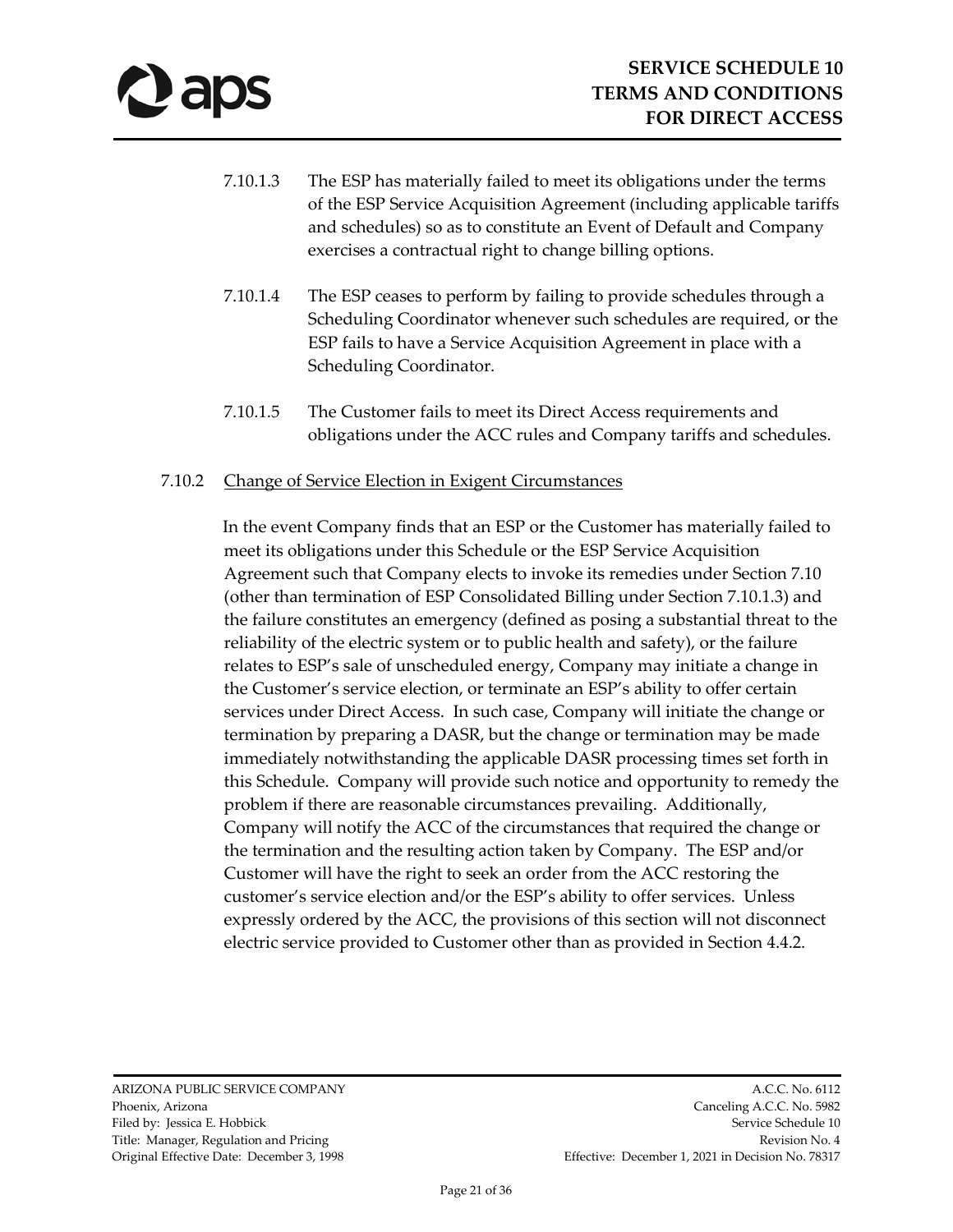

#### 7.10.3 Change in Service Election Absent Exigent Circumstances

- 7.10.3.1 In the event Company finds that an ESP has materially failed to meet its obligations under this Schedule or the ESP Service Acquisition Agreement such that Company seeks to invoke its remedies under Section 7.10 (other than termination of ESP Consolidated Billing under Section 7.10.1.3), and the failure does not constitute an emergency (as defined in Section 7.10.2) or involve an ESP's unauthorized energy use, Company will notify the ESP and the ACC of such finding in writing stating the following:
	- 7.10.3.1.1 The nature of the alleged failure;
	- 7.10.3.1.2 The actions necessary to remedy the failure;
	- 7.10.3.1.3 The name, address and telephone number of a contact person at the Company authorized to discuss resolution of the failure.
- 7.10.3.2 The ESP will have thirty (30) calendar days from receipt of such notice to remedy the alleged failure or reach an agreement with Company regarding the alleged failure. If the failure is not remedied and no agreement is reached between Company and the ESP following this thirty (30) day period, Company may initiate the DASR process set forth in this Schedule to accomplish its remedy and will notify the customers of such remedy. Unless expressly ordered by the ACC, the provisions of this section will not disconnect electric service provided to the customer other than as provided in Section 4.4.2.

#### 7.10.4 Termination of ESP Consolidated Billing

- 7.10.4.1 Company may terminate ESP Consolidated Billing under the following circumstances:
	- 7.10.4.1.1 The Company will notify affected Customers that ESP Consolidated Billing services will be terminated, and the Company may switch affected Customers to Dual Company/ESP billing as promptly as possible if any of the following occur: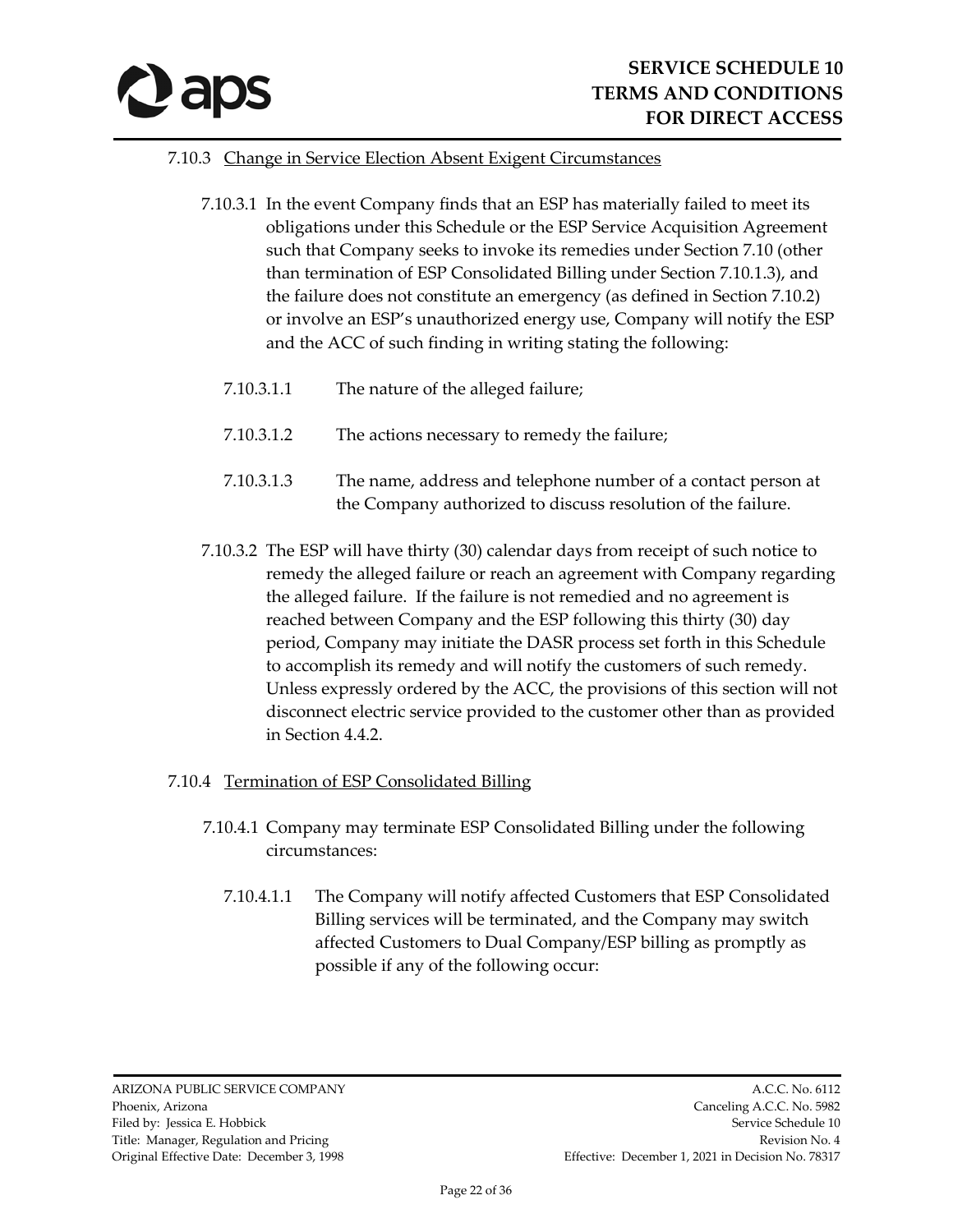# **Japs**

- 7.10.4.1.1.1 Company finds that the information provided by the ESP in the ESP Service Acquisition Agreement is materially false, incomplete, or inaccurate.
- 7.10.4.1.1.2 The ESP attempts to avoid payment of Company charges.
- 7.10.4.1.1.3 The ESP files for bankruptcy.
- 7.10.4.1.1.4 The ESP fails to have an involuntary bankruptcy proceeding filed against the ESP dismissed within sixty (60) calendar days.
- 7.10.4.1.1.5 The ESP admits insolvency.
- 7.10.4.1.1.6 The ESP makes a general assignment for the benefit of creditors.
- 7.10.4.1.1.7 The ESP is unable to pay its debts as they mature.
- 7.10.4.1.1.8 The ESP has a trustee or receiver appointed over all, or a substantial portion, of its assets.
- 7.10.4.1.2 If the ESP fails to pay Company (or dispute payment under the procedures set forth in this Schedule) the full amount of all Company charges and fees by the applicable due date, Company will notify the ESP of the past due amount within two (2) working days of the applicable past due date. If the ESP incurs late charges on more than two (2) occasions or fails to pay overdue amounts including late charges within five (5) working days of the receipt of notice by Company, Company may notify the ESP's customers and the ESP that ESP Consolidated Billing services will be terminated, and that Customers will be switched to Dual Billing.
- 7.10.4.1.3 If the ESP fails to comply within thirty (30) calendar days of the receipt of notice from Company of any additional credit, security or deposit requirements set forth in Sections 5.1.3 and 7.11, Company may notify the ESP that ESP Consolidated Billing services will be terminated, and that Customers will be switched to Dual Billing.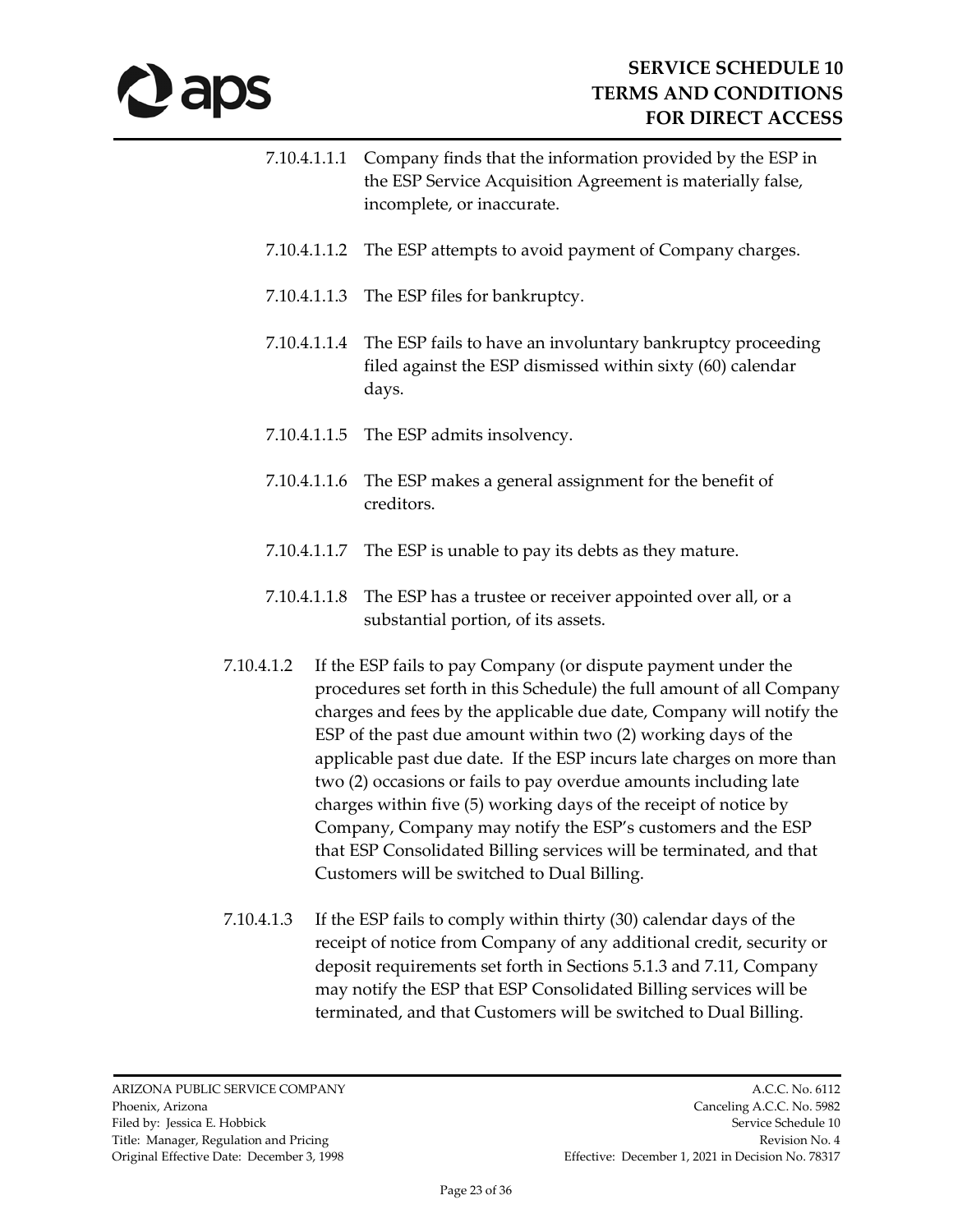

- 7.10.4.2 Upon termination of ESP Consolidated Billing under Section 7.10.4, Company may deliver a separate bill for all Company charges which were not previously billed by the ESP.
- 7.10.4.3 Company may reinstate the ESP's eligibility to engage in ESP Consolidated Billing upon a reasonable showing by the ESP that the problems causing the revocation of ESP Consolidated Billing have been cured, including payment of any late charges, reestablishing credit requirements in compliance with Sections 5.1.4 and 7.11, and payment to Company of all costs associated with changing ESP customers' billing elections to and from dual billing.
- 7.10.4.4 In the event Company terminates ESP Consolidated Billing, Company will return any security posted by the ESP under the ESP Service Acquisition Agreement.
- 7.10.5 Termination of Company UDC Consolidated Billing
	- 7.10.5.1 Company may terminate Company UDC Consolidated Billing and revert to Dual Billing upon providing thirty (30) calendar days notice to an ESP if ESP fails to pay Company charges in connection with Company UDC Consolidated Billing or otherwise fails to comply with its obligations under Section 7.2.
	- 7.10.5.2 Company may terminate Consolidated Billing upon providing thirty (30) days notice to an ESP if Company cancels or changes the tariff governing Company UDC Consolidated Billing.
- 7.10.6 Upon termination of ESP Direct Access services under Section 7.10, the provision of the affected service(s) will be assumed by another eligible ESP from which the Customer elects to obtain the affected service(s). Absent an election by Customer, Company will provide such services, until such time that Customer makes an election.
- 7.10.7 Company will not use involuntary service changes in an anticompetitive or discriminatory manner.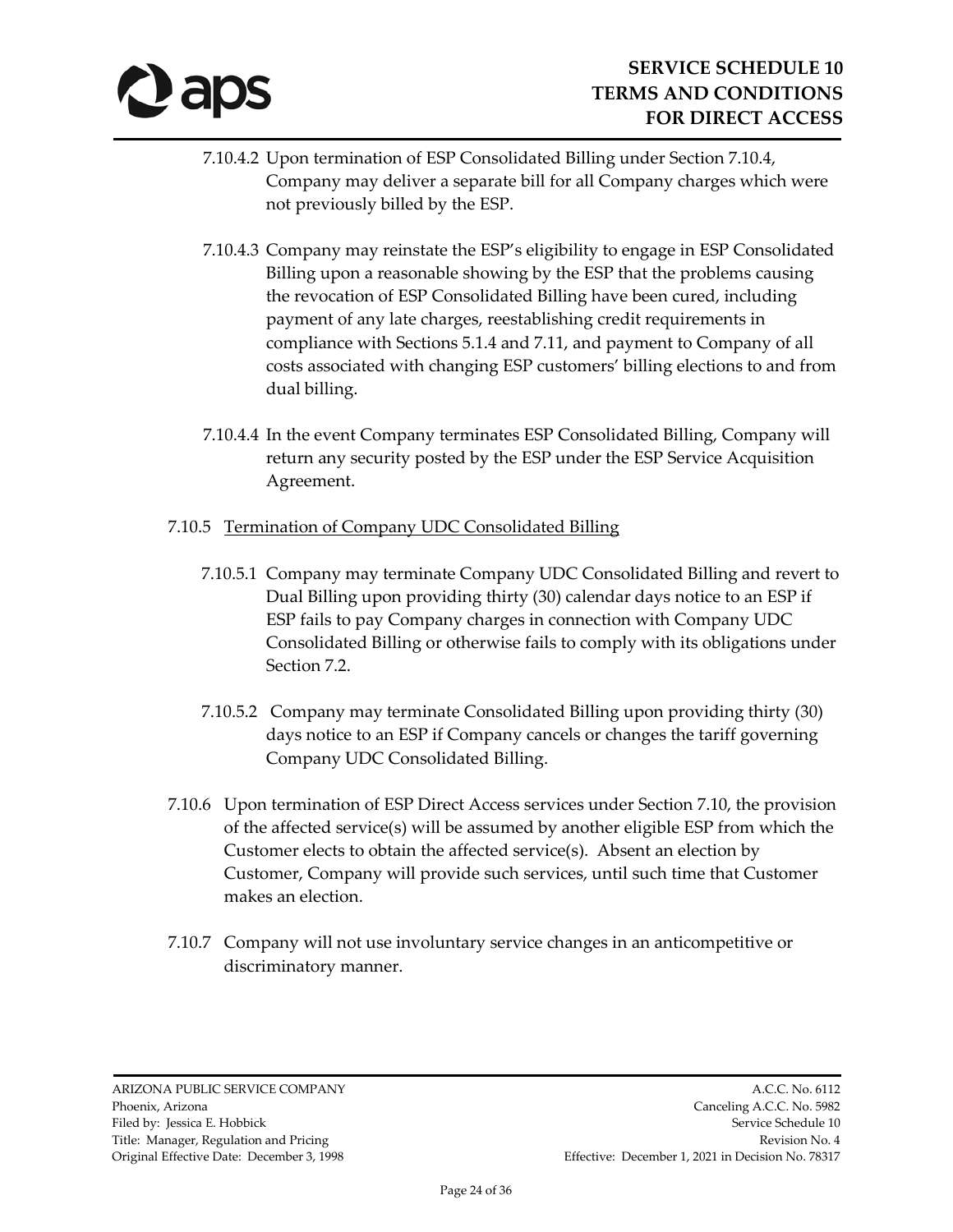

## 7.11 ESP Security Deposits

- 7.11.1 Company may, at its discretion, require cash security deposits from any ESP that has on more than one occasion failed to pay Company charges or ACC-approved Direct Access charges within the established time frame, such as DASR fees, meter or billing error or service fees, and other fees applicable to an ESP through Schedule 10 and Company's other tariffs and schedules.
- 7.11.2 The amount of the security deposit required will not exceed two and one-half times the estimated maximum monthly bill to the ESP for such charges, and a separate security deposit may be required for separate categories of ESP or Direct Access charges.
- 7.11.3 Security deposits required under Section 7.11 will be in the form of a cash deposit accruing interest as specified in Section 2.7.4 of Company Schedule 1. Company will issue the ESP a nonnegotiable receipt for the amount of the deposit.
- 7.11.4 Company may refuse to accept DASRs from, or provide other Company services to, an ESP that fails to comply within thirty (30) calendar days to a demand that the ESP establish a security deposit under Section 7.11

## **8. Meter Services**

- 8.1 Under Direct Access, ESPs may offer certain metering services for Direct Access implementation, including meter ownership, MSP and MRSP services.
- 8.2 Company has the right to offer the following meter services:
	- 8.2.1 Metering and Meter Reading for all Direct Access Customers.
		- 8.2.1.1 If the ESP subcontracts with the UDC for Meter Services they must subcontract for both Metering and Meter Reading Services. The ESP will remain responsible for all cost associated with Metering, Meter Installation, Meter Communications and other MSRP related cost. All such cost will be authorized by the ACC.
	- 8.2.2 Services as authorized by the ACC.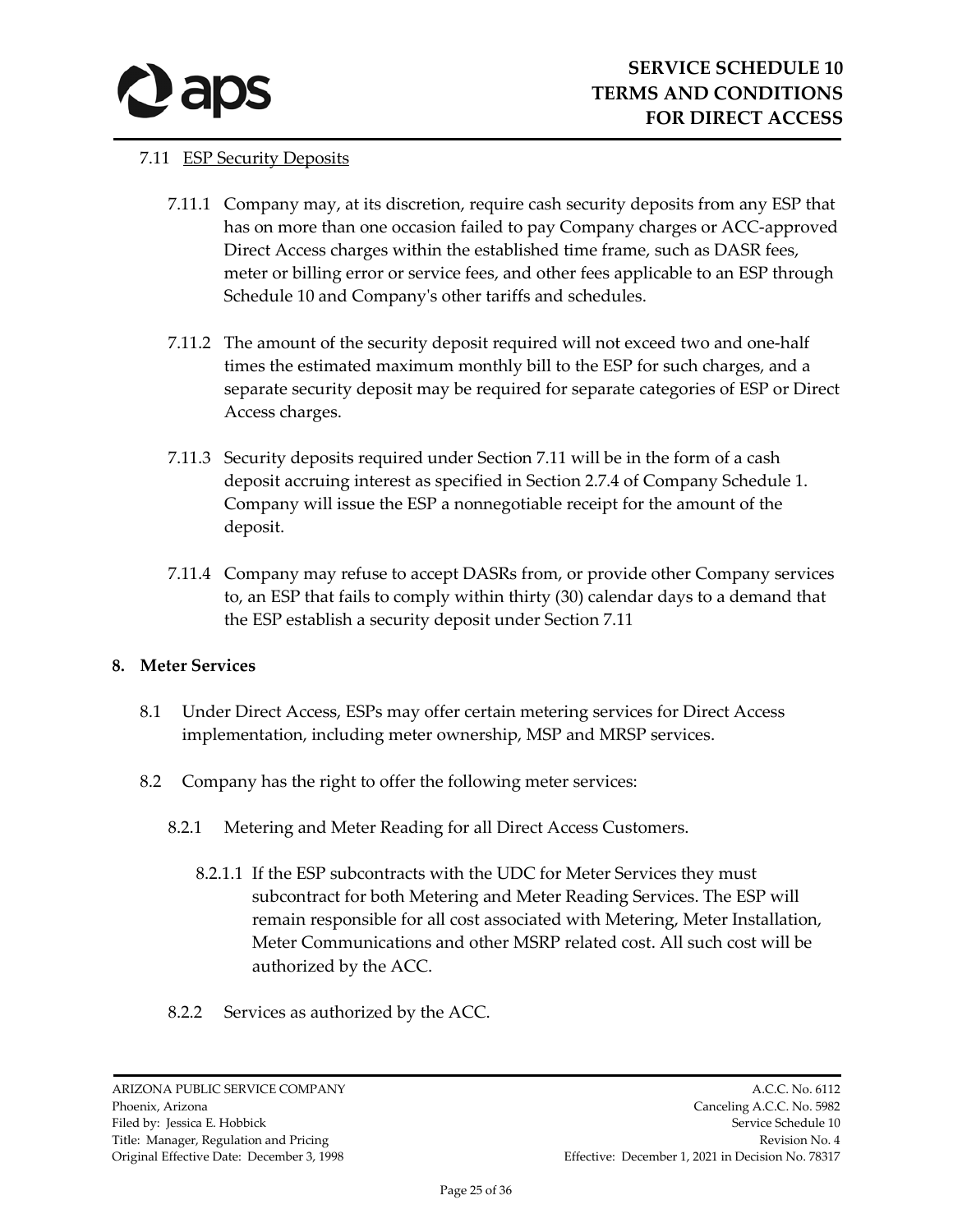

- 8.2.3 Company reserves the right to perform meter disconnects, regardless of meter ownership, in cases of potential safety hazards or non-payment for Company charges.
- 8.3 A Load Serving ESP may sub-contract Metering or Meter Reading Services to a certificated third party or the UDC. If the ESP sub-contracts any of the components of these services to a third party or UDC, the ESP will, for the purposes of this Schedule, remain responsible for the services including communication equipment, meter reading equipment and associated maintenance necessary to obtain reads from specialized meters that may be required by a Direct Access Customers.
- 8.4 Load Serving ESPs providing Metering or Meter Reading Services to Direct Access customers either on their own or through a third party or UDC assume full responsibility for meeting the applicable meter and communication standards, as well as assuming responsibility for the safe installation and operation of the meter and any personal injuries and damage caused to customer or Company property by the meter or its installation. This liability will lie with the ESP regardless of whether the ESP or its subcontractors perform the work.

#### 8.5 Meter Specifications

- 8.5.1 The Director of Utilities Division of the ACC has determined the following specifications and standards will apply to competitive metering where applicable (see Performance Metering Specifications and Standards document):
- 8.5.2 Metering standards (American National Standards Institute):

| ANSI C12.1         | Code for Electricity Metering                                     |  |  |
|--------------------|-------------------------------------------------------------------|--|--|
| ANSI C12.6         | Marketing & Arrangement of Terminals for Phase Shifting           |  |  |
|                    | Devices used in Metering                                          |  |  |
| ANSI C12.7         | Watt-hour Meter Socket                                            |  |  |
| <b>ANSI C12.10</b> | Electromechanical Watt-hour Meters                                |  |  |
| <b>ANSI C12.13</b> | Electronic TOU Registers for Electricity Meters                   |  |  |
| ANSI C12.18        | Type 2 Optical Port                                               |  |  |
| <b>ANSI C12.20</b> | 0.2% & 0.5% Accuracy Class Meters                                 |  |  |
| <b>ANSI C37.90</b> | Surge Withstand Test ANSI 57.13<br><b>Instrument Transformers</b> |  |  |
|                    | (All CTs & <b>PTs</b> )                                           |  |  |
| ANSI Z1.4          | Sampling Procedures and Tables for Inspection                     |  |  |
| ANSI Z1.9          | Sampling Procedures and Tables for Inspection                     |  |  |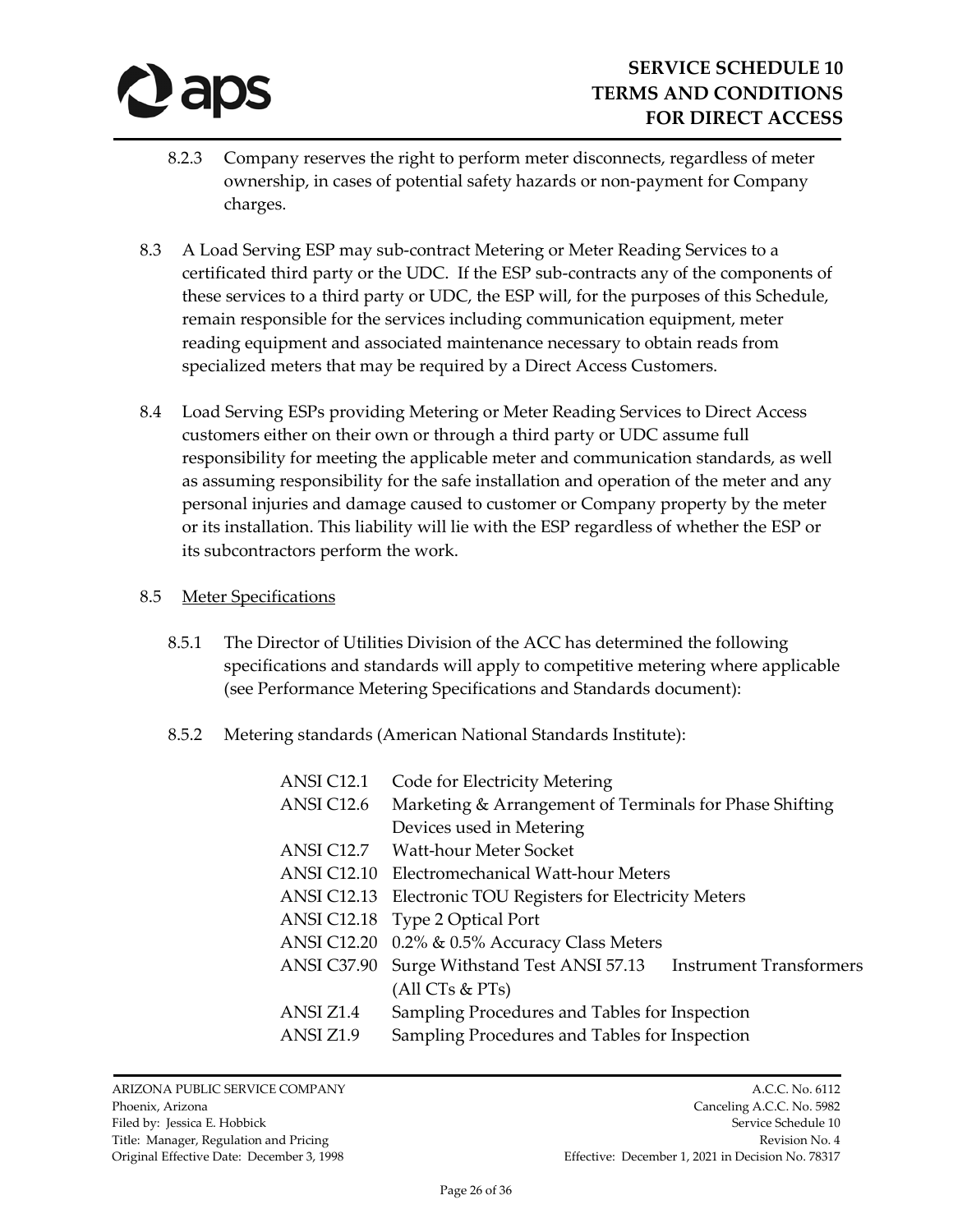

- 8.5.3 EEI Electricity Metering Handbook
- 8.5.4 Electric Utilities Service Equipment Requirements Committee (EUSERC)
- 8.5.5 NEC & Local Requirements by jurisdictions
- 8.5.6 Company's Electric Service Requirements Manual (ESRM)
- 8.5.7 National Electrical Safety Code (NESC)
- 8.5.8 ESPs or their contractors providing competitive metering services will also comply with such other specifications or standards determined to be applicable or appropriate by the ACC's Director of Utilities Division.
- 8.6 Meter Conformity
	- 8.6.1 All Direct Access meters will have a visual kWh display and must have a physical interface to enable on-site interrogation of all stored meter data. All meters installed must support the Company's rate schedules.
	- 8.6.2 If Company is providing MRSP functions for the ESP, under the Rules, meters must be compatible with Company's AMI meter reading system.
	- 8.6.3 No meter or associated metering equipment will be set or allowed to remain in service if it is determined that the meter or its associated equipment did not meet approved specifications, as set forth in Company's ESRM, or is in violation of any code listed in Section 8.5.

#### 8.7 Meter Testing

- 8.7.1 If a manufacturer's sealed meter has not previously been set and the meter was tested within the last twelve (12) months, the meter will be deemed in compliance with ACC standards without additional testing.
- 8.7.2 Any meter removed from service will be processed according to the following table before its re-installation: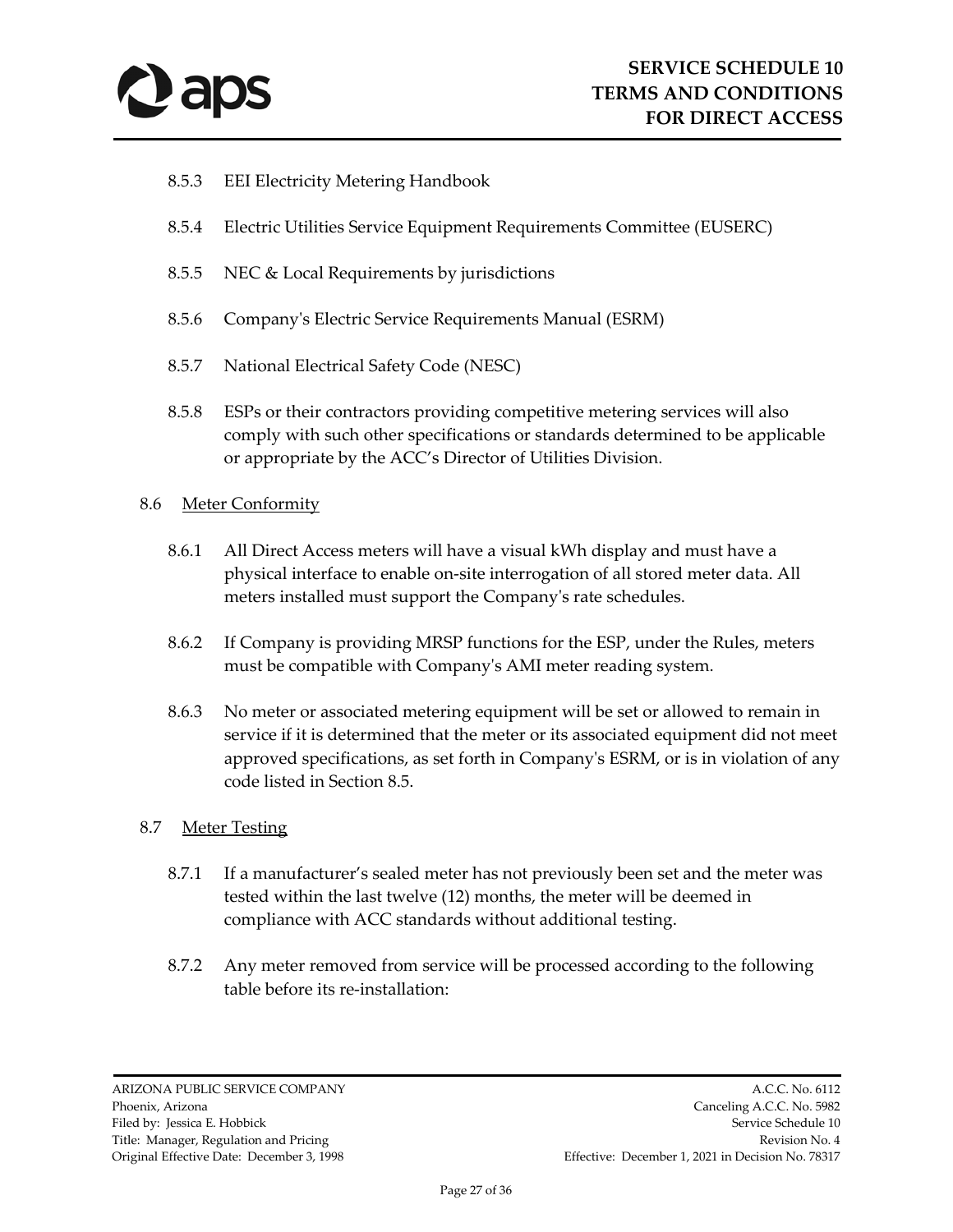# *aps*

| <b>METER TYPE</b>              | <b>REMOVAL</b><br><b>REASON</b> | <b>ACTION</b><br><b>REQUIRED</b> |
|--------------------------------|---------------------------------|----------------------------------|
| 1 Ph kWh Electro-Mechanical    | Routine                         | Meter Inspection                 |
| 1 Ph kWh Electro-Mechanical    | Trouble                         | <b>Meter Test</b>                |
| 1 Ph kWh Hybrid or Solid State | Routine                         | Meter Test                       |
| 1 Ph TOU (all)                 | Trouble                         | Meter Test                       |
|                                |                                 |                                  |
| 3 Ph Meters (all)              | All                             | Meter Test                       |
| 1 Ph or 3 Ph AMI Meters        | All                             | <b>Meter Test</b>                |
| 1 Ph or 3 Ph IDR Meters        | All                             | <b>Meter Test</b>                |

- 8.7.3 Meter tests are to be conducted in accordance with ANSI C12.1 recommended testing standards.
- 8.7.4 Records on meter testing will be maintained by the MSP and provided to the requesting parties within three (3) working days of such a request for such records. The latest meter test record will be kept as long as the meter is in service.

## 8.8 Meter Test Requests

Under A.A.C. R14-2-209(F), either party may request that the other party perform a meter test, in which instance the requesting party is entitled to witness the test if it so chooses. The requesting party will be notified of the test date and written test results from the testing party. If the meter is found to be within ACC-approved standards, the requesting party will reimburse the other party for all costs incurred in the process of testing the meter (per ACC approved tariffs). The MSP will take reasonable measures to detect meter error. The MSP will notify Company as soon as it becomes aware of any meter that is not operating in compliance with ACC performance specifications. The MSP will make any repairs or changes required to correct the error. ESPs and Company will use a form approved by the ACC Process Standardization Working Group (PSWG) to initiate and respond to such action.

## 8.9 Meter Identification

8.9.1 The ESP or its agent will install a Company provided unique number on each meter. Company will provide the unique numbers printed on stickers in blocks of up to 1,000 numbers. These stickers must be readily visible from the front of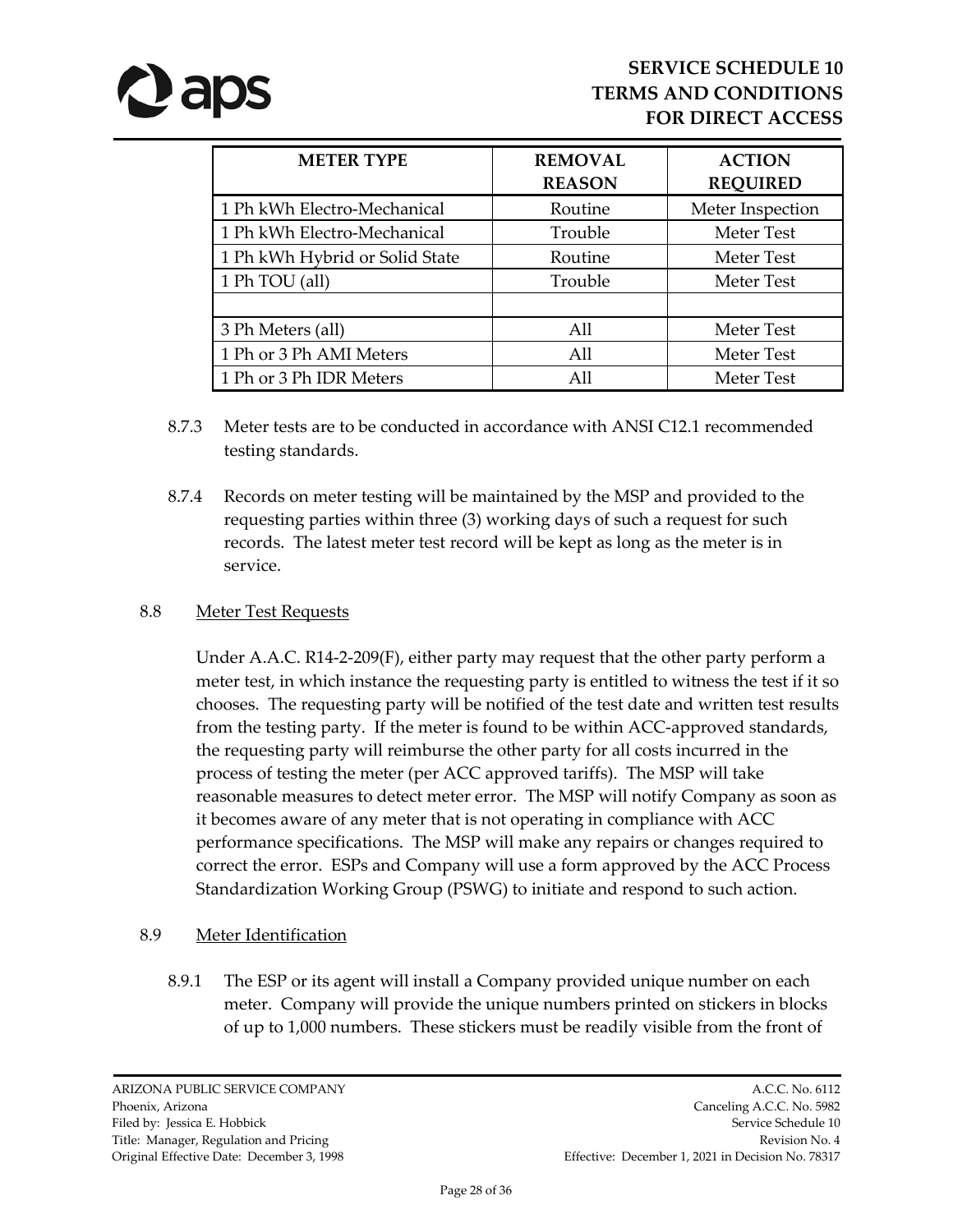

the meter. The number assigned to that meter will remain solely with that meter while in use in Company's service territory.

- 8.9.2 When an ESP installs either its own meter or a customer owned meter, the ring or lock ring must be secured with a seal that is imprinted with the name and/or logo of the ESP or their agent.
- 8.10 Installation of metering equipment
	- 8.10.1 All metering equipment will be installed according to all applicable ACC requirements and Company's Electric Service Requirements Manual.
	- 8.10.2 An ESP or its agent must be authorized by Company to remove a Company owned meter. The Existing Meter Information (EMI) form will be sent to the ESP and MSP within five (5) working days within receiving the DASR acceptance notification indicating a pending meter exchange. When the MSP intends to remove a Company meter, Company must receive a Meter Data Communication Request (MDCR) format at least five (5) working days before the exchange. Upon completion of the meter exchange, the MSP will return the Meter Installation/Removal Notification (MIRN) form to Company by the end of business, three (3) working days from the day of the exchange.
	- 8.10.3 The ESP or its agent will inform Company of all meter activity, such as meter installations or exchanges, via the Meter Activity Coordination (MAC) Form within the time frames specified above. If final meter reads are not provided to Company, are inaccurate, or otherwise result in Company not being able to render accurate final bills to customers under ACC Rules and Regulations, the ESP will be responsible for any unbilled, disputed, or unrecoverable amounts and applicable late charges.
	- 8.10.4 The ESP or its agent will return the existing meter to Company at one of Company's designated locations identified in the meter drop off list within fifteen (15) working days after its removal, or be charged the cost of the meter and metering equipment and /or any other charges per the applicable ACCapproved tariff. The ESP or its agent will be responsible for damage to the meter occurring during shipment.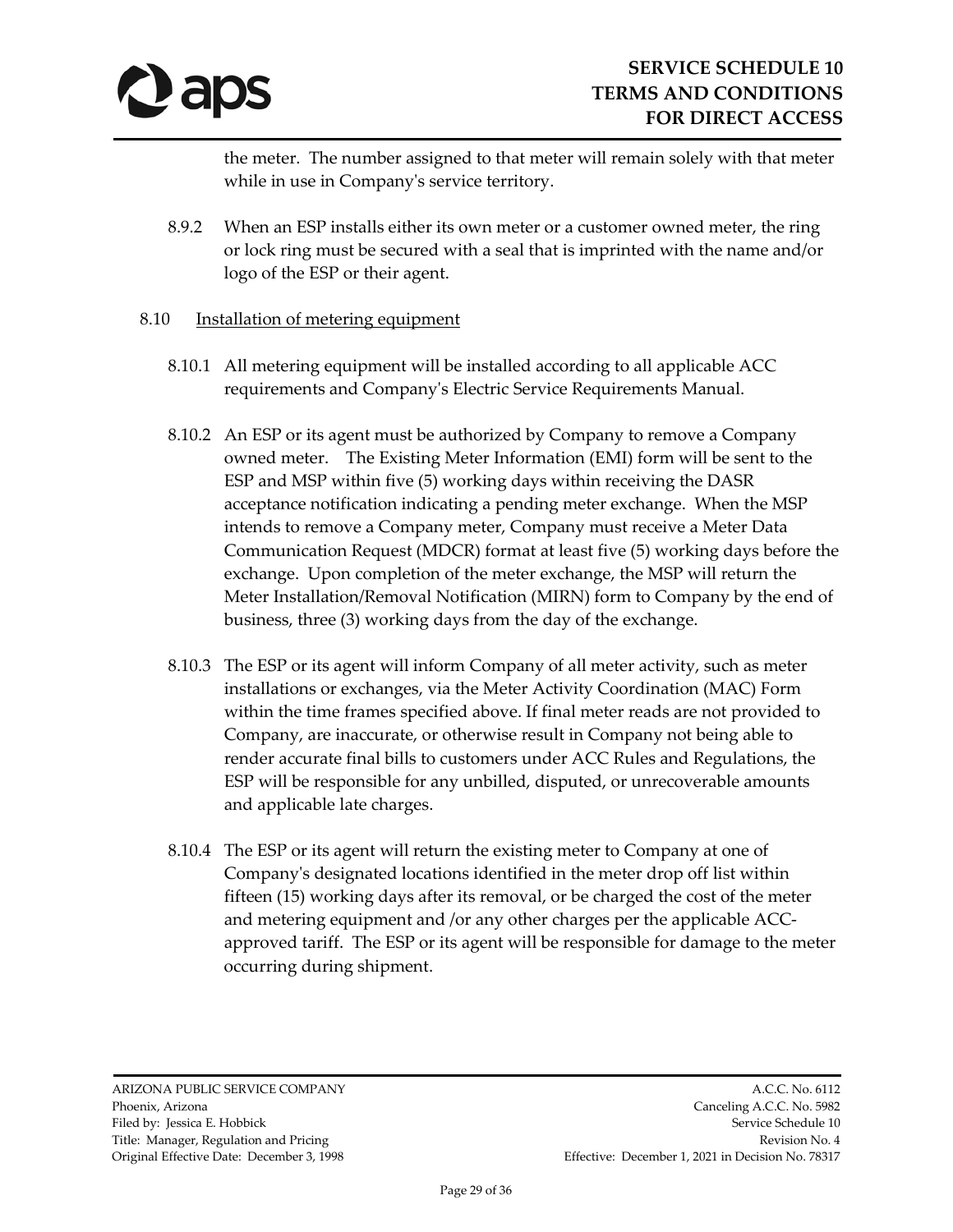

#### 8.11 On-Site Inspections/Site Meets

- 8.11.1 Company may perform on-site inspections of meter installations. The ESP will be notified if the inspections uncover any material non-compliance by the MSP with the approved specifications and standards.
- 8.11.2 For new construction, the party installing the meter will ensure that the owner/builder has met the construction standards outlined in Company's ESRM, and Company's Transmission and Distribution construction manual, as well as local municipal agency requirements, and any updates, supplements, amendments and other changes that may be made to these manuals and requirements.

Company will perform a preinstallation inspection on all new construction. Local city/county clearances may also be required before energizing any new construction.

8.11.3 Company may require a site meet for: the exchange or removal of an IDR meter which requires an optical device to retrieve interval data; the exchange or removal of equipment at an existing totalized metering installation; a restricted access location for which Company forbids key access; cogeneration sites, bidirectional or detented metering sites; or upon request of an ESP or MSP. The ESP and Company's MAC will coordinate the time of the site meet. If the ESP or MSP miss two (2) site meets, Company may cancel the applicable DASR. Company may charge for a site meet requested by the ESP or MSP, or if the ESP or MSP fails to arrive within thirty (30) minutes of the appointment time, or if the ESP fails to cancel a site meet at least one (1) working day in advance of the appointment time.

## 8.12 Meter Service Options and Obligations

- 8.12.1 Meter Ownership will be limited to Company, an ESP, or the customer. The customer must obtain the meter through Company or an ESP. Although a customer may own the electric meter, maintenance and servicing of the metering equipment will be limited to Company, the ESP, or the ESP's qualified representative (MSP).
- 8.12.2 If the ESP or customer owns the meter, the ESP must own the CTs, PTs, and associated equipment, except as provided in Section 8.12.3. The ESP may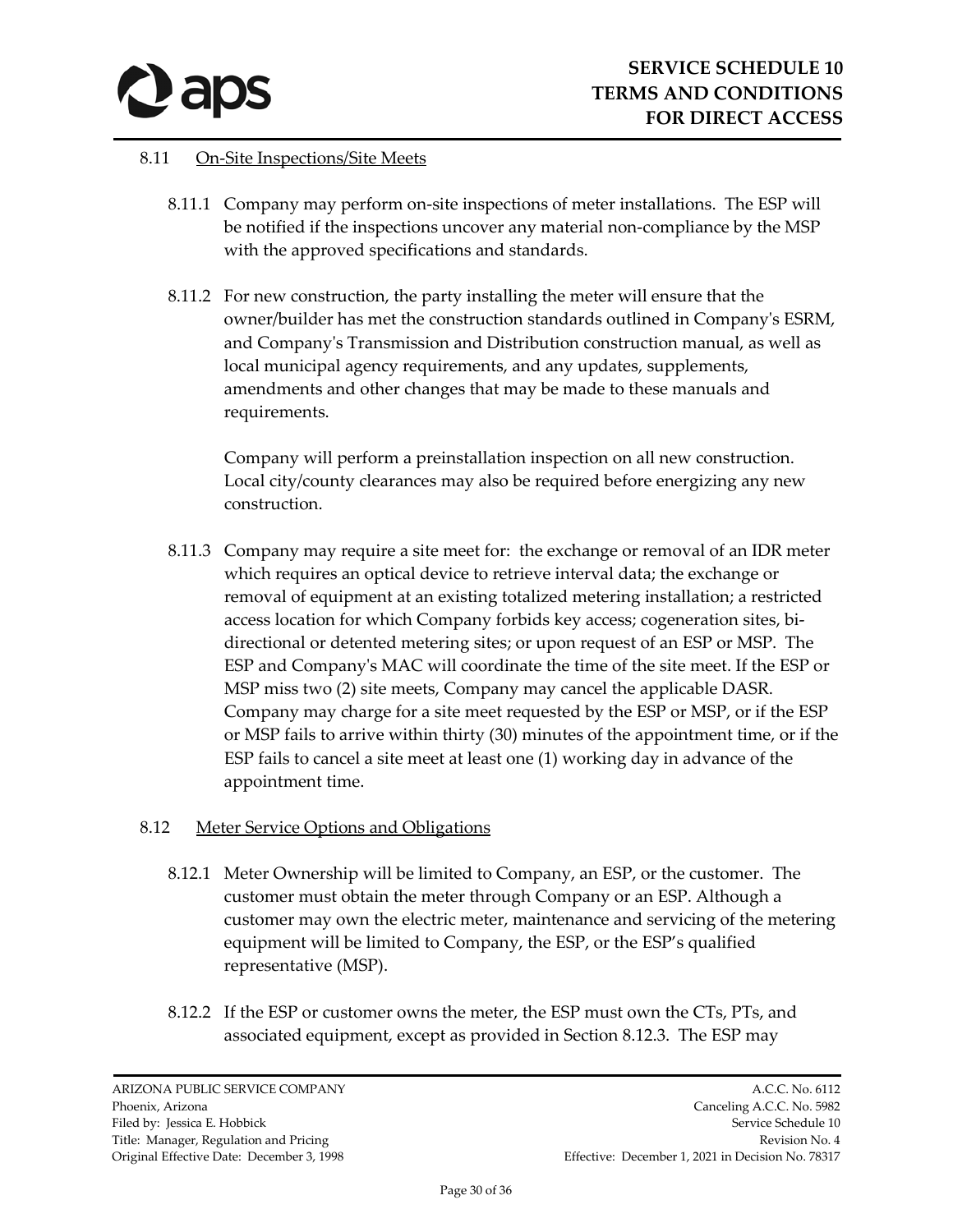

purchase existing CTs and PTs and associated metering equipment from Company at depreciated original cost.

- 8.12.3 The following provisions apply to the ownership of CTs and PTs.
	- 8.12.3.1 For distribution voltages up to 25kV, the ESP or Company will own the CTs and PTs. For transmission primary voltages (over 25kV), the CTs and PTs will be owned by Company. ESP owned CTs and PTs must meet Company specifications. No CTs and PTs or associated metering equipment will be set or allowed to remain in service if it is determined that the CTs and PTs or their associated equipment does not meet Company's approved specifications, as set forth in Company's Electric Service Requirements Manual in place at the time of installation.
- 8.12.4 All CT-rated meter installations will utilize safety test switches, and all selfcontained commercial metering will utilize safety-test blocks as provided in Company's ESRM. During meter exchanges, the ESP or its agent's employees who are certificated to perform the related MSP activities may install, replace or operate Company test switches and operate Company-sealed customer-owned test blocks.
- 8.13 **Installation Options** 
	- 8.13.1 The ESP is responsible for Direct Access customer meter installation and associated cost. Company may optionally provide meter installation under the provisions of this Service Schedule.
	- 8.13.2 ESPs or their agents must be certificated by the ACC in order to offer MSP services. The policies and procedures described in this Section 8.13 assume that the MSP and their meter installers have ACC certification. ESPs may elect to offer metering services by:
		- 8.13.2.1 Becoming a certificated MSP.
		- 8.13.2.2 Subcontracting with a third party that is a certificated MSP.
		- 8.13.2.3 Subcontracting with Company under the circumstances described in Section 8.2.
- 8.14 As part of providing metering services, ESPs or their agents will: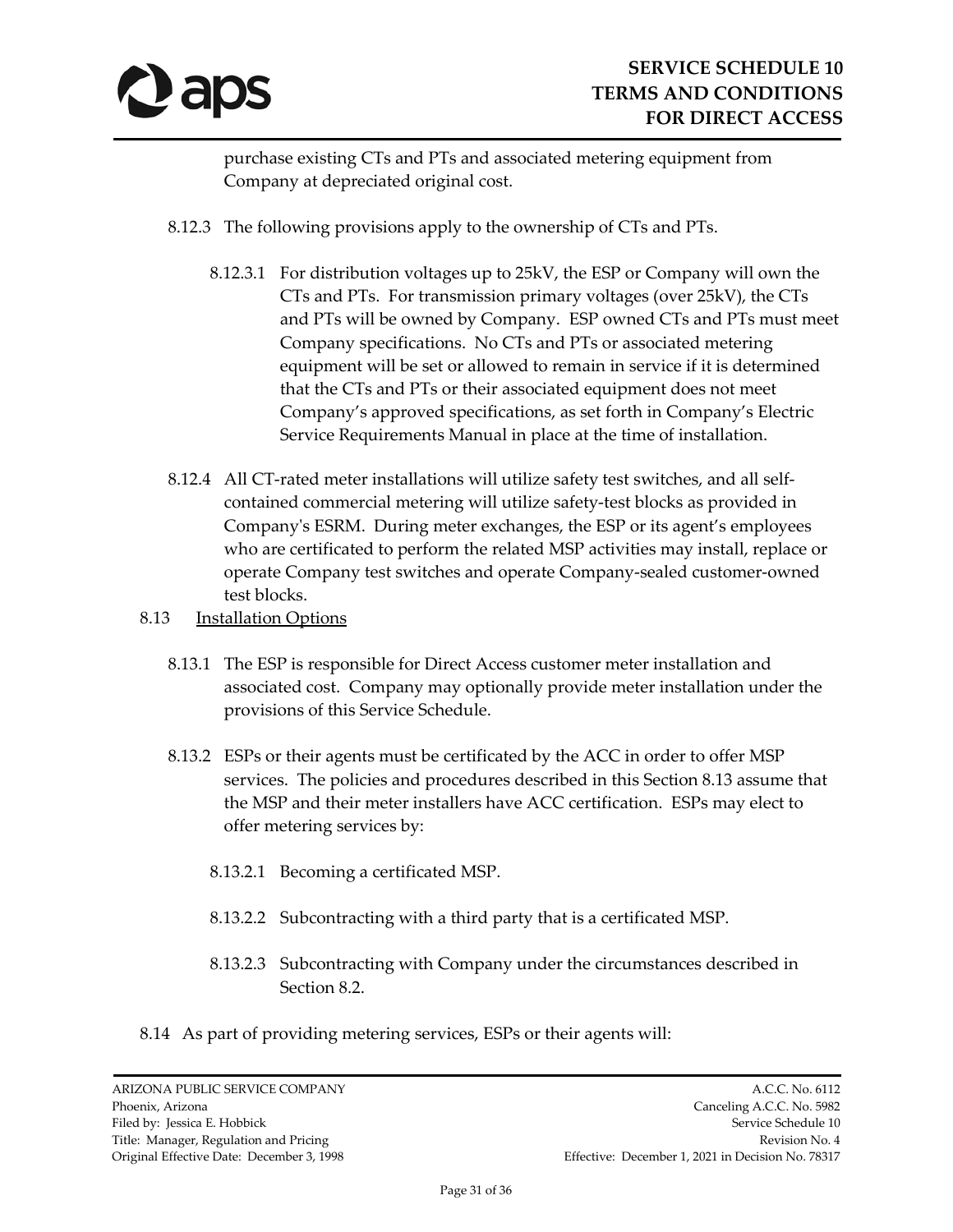- 8.14.1 Obtain lock ring keys for meters originally installed by Company or request site meets with Company. Company will issue lock ring keys to certified MSPs upon receipt of a refundable deposit. The deposit will not be refunded if a key is either lost or stolen, and a fee will be applied to replace lost or damaged keys. For more information about the cost of lock rings, standard rings, or lock ring keys, please consult the Company MAC.
- 8.14.2 If lock rings are used they will meet Company requirements. If a meter is installed and the readings are obtained from a source other than a physical inspection, a lock ring must be utilized. Lock rings may be purchased from Company.
- 8.14.3 Provide information to Company on the specifications and other specifics on meters not purchased from or installed by Company.
- 8.14.4 Allow Company to remove the customer's meter, or schedule a site meet to remove the meter transferring from Direct Access to Standard Offer service. If the ESP allows Company to remove meters, ESP will coordinate with Company regarding the return of the meters.
- 8.14.5 Be responsible for obtaining and providing reads from any meter that it installs from the time it is installed to the time it is removed or until meter reading responsibilities are assumed by another ESP or the customer returns to Standard Offer service.
- 8.14.6 Ensure that ESP and MSP employees working in Company's territory follow ACC and other applicable safety standards.
- 8.14.7 Company will notify the ESP immediately and the ESP will notify Company immediately of any suspected unauthorized energy use when a safety hazard exists. In instances where there is not a safety hazard, each party will notify each other within twenty-four (24) hours. The ESP will ensure that a lock ring is installed to secure any meter that does not require a monthly local (i.e., manual) meter read. The Parties agree to preserve any evidence of unauthorized energy use. Once unauthorized energy use is suspected, Company, in its sole discretion, may take any or all of the actions permitted under Company's tariffs and schedules and will notify the ACC of any such action taken.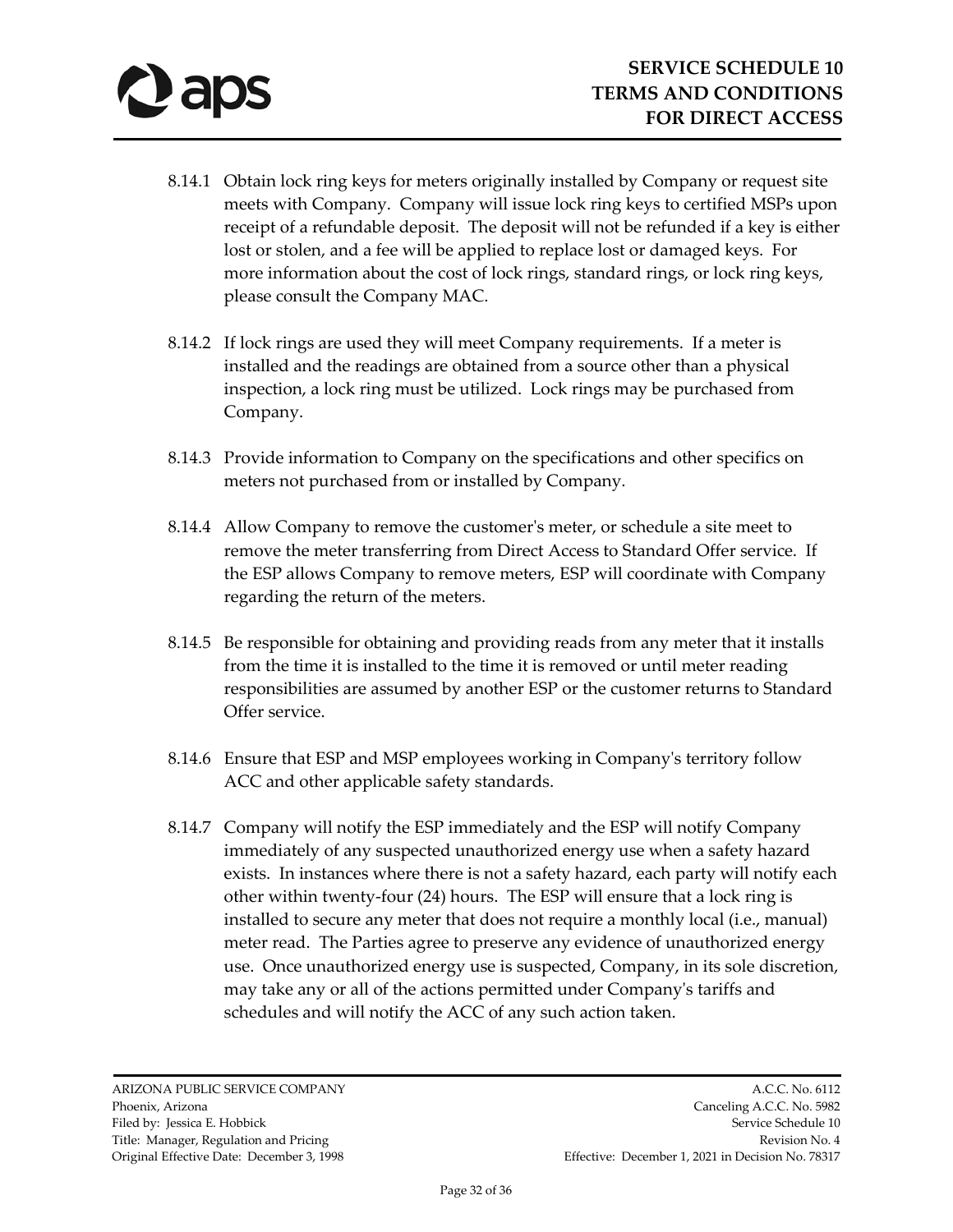

- 8.14.8 Take no action to impede Company's safe and unrestricted access to a customer's service entrance.
- 8.14.9 Glass over any socket when a meter is removed and a new meter is not installed.
- 8.15 MSRP Services provided as a responsibility of an ESP

Only certificated MRSP's acting on the ESP's behalf in accordance with ACC regulations will perform MRSP functions. The MRSP for each Direct Access customer will be specified on the DASR received from the ESP. Any changes to Customers MRSP will be updated by the ESP with a "UC" DASR at least 10 days before the next scheduled read date. MRSP obligations and responsibilities are stated in the ACC's Rules and Regulations and include:

- 8.15.1 Meter data for Direct Access Customers will be read, validated, edited, and transferred under Arizona's Validation, Editing, and Estimation Process (VEE). It is the responsibility of the MRSP to comply with this process. In cases where validated data is unavailable for transfer by the posting deadline, it is the responsibility of the MRSP to provide an estimated data file for the entire read cycle until actual meter data is available. At such time as actual data becomes available, a corrected data file will be posted immediately.
- 8.15.2 Both Company and the ESP will have 24-hour/7 days per week access to the MRSP server.
- 8.15.3 Meter read data will include beginning and ending reads as well as the validated usage for load-profiled customers. Validated interval data will be provided for all interval metering customers. Data must be posted to the MRSP server using the Arizona Standard EDI "867" format. Estimated data will contain applicable reason codes under the 867 guidelines.
- 8.15.4 The MRSP will provide Company with access to meter data at the MRSP server as required to allow the proper performance of billing and settlement.
- 8.15.5 MRSPs must have a CC&N from the ACC authorizing it to offer MSRP services, and must be certified in Company territory.
- 8.15.6 MRSPs will read Customer's meter based on the scheduled read date per Company's Yearly Meter Read Schedule. The billing cycle for each meter will contain the full period from read date to the following read date. Interval data cycles will be considered from 00:15 on the read date to 00:00 on the following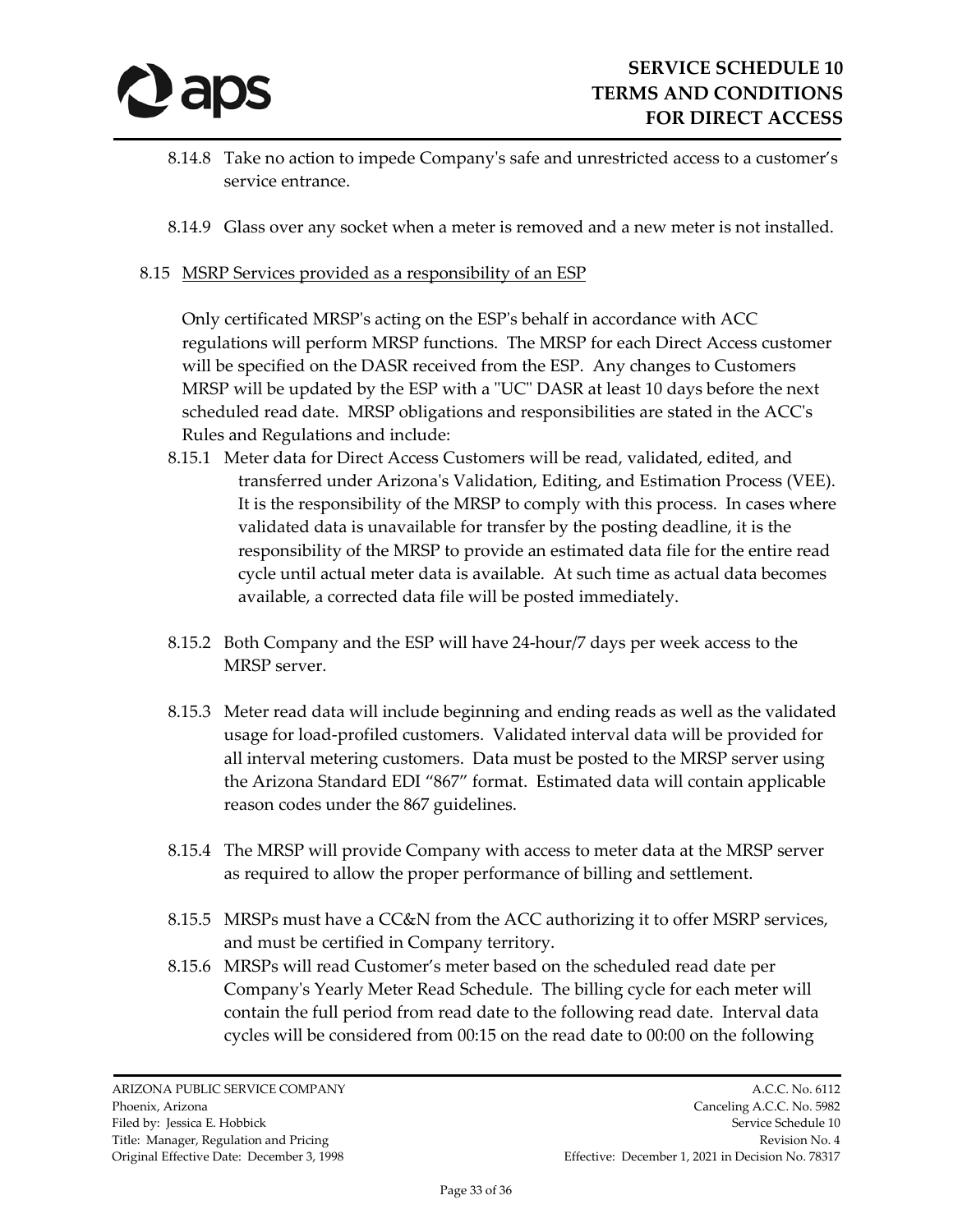

read date (i.e. 9/1/00 00:15 through 10/1/00 00:00). The first complete interval timestamp will begin at 00:15 in each cycle. For meter exchanges to Direct Access, the first complete interval through the first read date at 00:00 will constitute the billing cycle. For meter exchanges back to Standard Offer, every interval will be included up to the last full interval before the exchange. It is the responsibility of the MRSP to provide estimation of any intervals that are necessary to constitute the full billing cycle.

- 8.15.7 The MRSP will provide re-reads or read verifies within ten (10) working days of a request by Company or Customer. The requesting party may be charged per the applicable ACC tariff if the original read was not in error.
- 8.16 Meter Reading Data Obligations
	- 8.16.1 Accuracy for All Meters
		- 8.16.1.1 Meter clocks will be maintained according to Arizona time within +/ three (3) minutes of the National Time Standard.
		- 8.16.1.2 Meter read date and time will be accurate.
		- 8.16.1.3 All meter reading data will be validated under the approved Arizona VEE guidelines.

## 8.16.2 Timeliness for Validated Meter Reading Data

Under guidelines established by the Utilities Division Director, one hundred percent (100%) of the validated meter data will be available by 3:00 p.m. Local Arizona Time (MST) on the second, working day after the scheduled read has been completed. If the meter data is not posted, is unavailable, or clearly contains errors by this deadline, the billing determinants including usage (kWh) and demand (kW) may be estimated by Company and the ESP will be charged an approved charge for this service.

## 8.16.3 Proof of Operational Ability

Before performing MRSP services in Company's distribution service territory, or before making any significant change in MRSP service methodology, each MRSP will perform compliance testing to demonstrate its ability to read meters,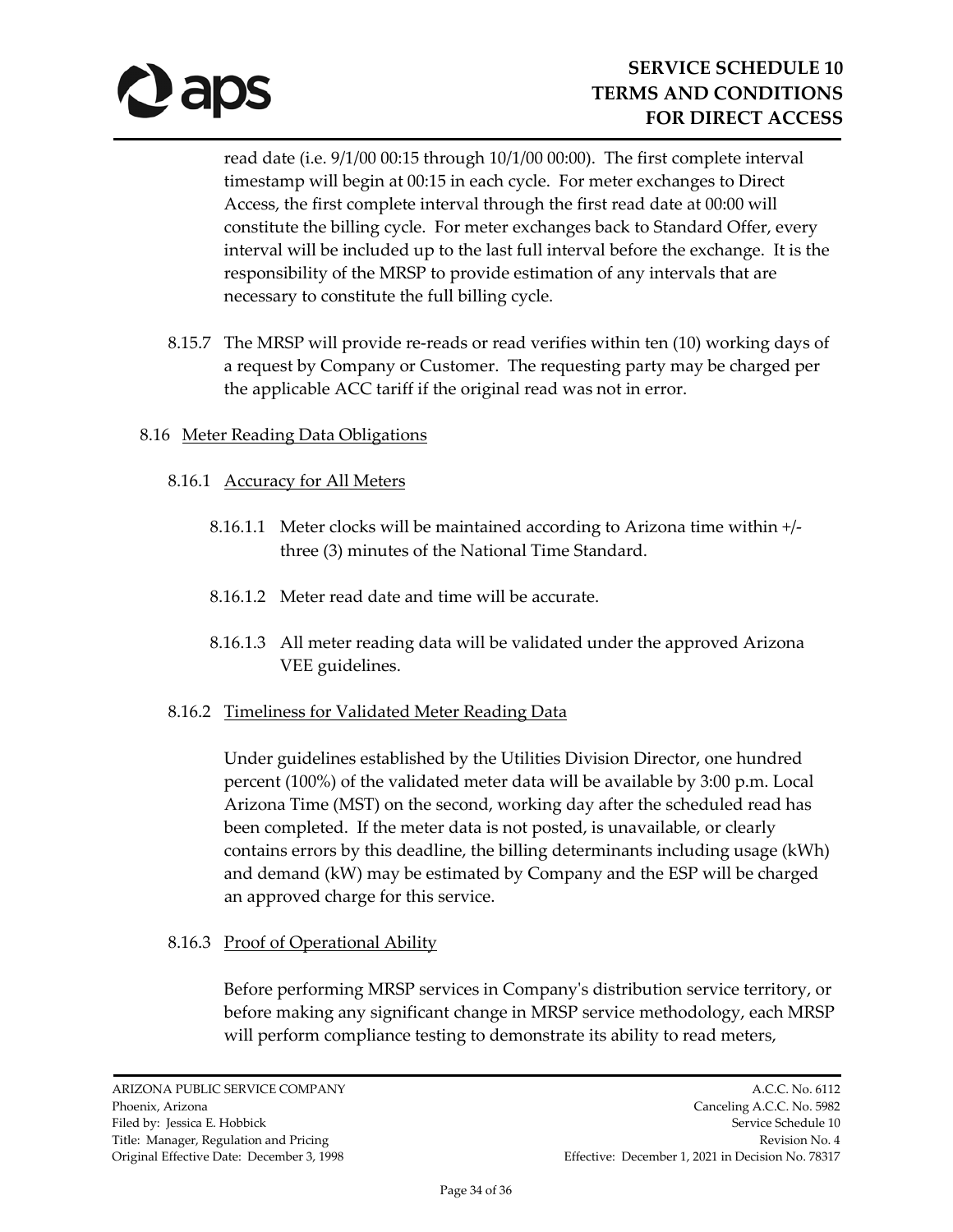

validate data, edit data, estimate missing data and post validated data in Company-compatible EDI format to the MRSP server. In addition, upon installation of the initial meter on Direct Access accounts in Company's distribution service territory, each MRSP will prove its ability to read its meters and post validated data in Company-compatible EDI format to the MRSP server. If the MRSP is unsuccessful in its attempts to meet these requirements, all subsequent requests for meter exchanges will be postponed until the MRSP successfully demonstrates its operational ability.

## 8.16.4 Retention and Format for Meter Reading Data

- 8.16.4.1 All meter reading data for a Customer will remain posted on the MRSP server for five (5) working days and will be recoverable for at least three (3) years.
- 8.16.4.2 Meter reading data posted to the MRSP server will be stored in Company-compatible EDI format.

## 8.17 Company performing MSP and MRSP functions

If Company is eligible to perform Direct Access related MSP and MRSP functions as defined in Section 8.2, the following restriction applies:

The validated meter read will be posted in EDI format no later than 6 working days following the scheduled read date.

## 8.18 Non-Conforming Meters, Meter Errors and Meter Reading Errors

- 8.18.1 Whenever Company, the ESP or its agents becomes aware of any nonconforming meters, erroneous meter services and/or meter reading services that impact billing, it will promptly notify the other parties and the affected Customer. Bills found to be in error due to non-conforming meters or errors in meter services or meter reading services will be corrected by the appropriate parties.
- 8.18.2 In cases of meter failure or non-compliance, the ESP or its agents will have five (5) working days to correct the non-compliance. If the non-compliance is not remedied within five (5) working days, the following actions may apply: